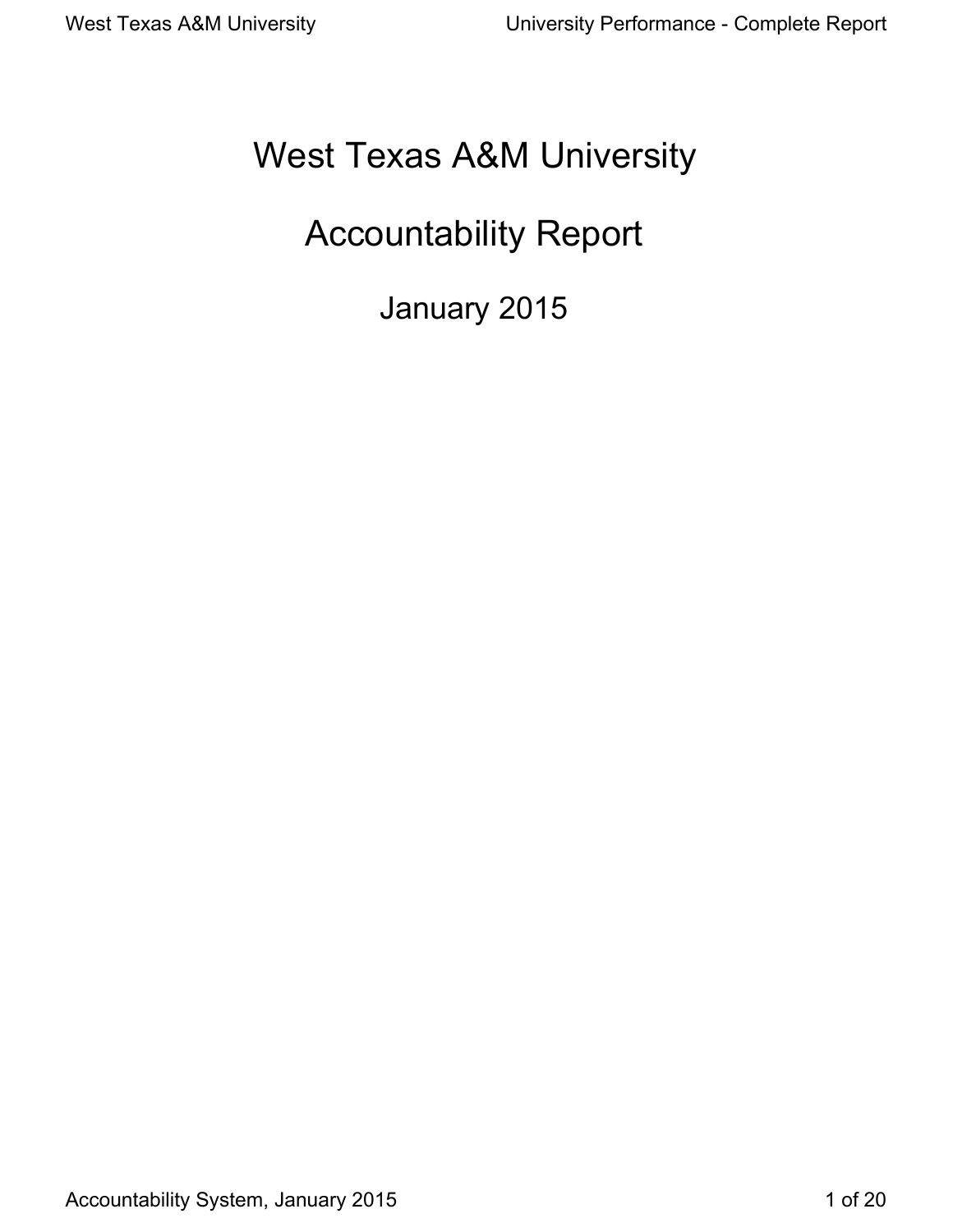### **Participation - Key Measures**

|                                                                                                         | <b>Enrollment</b>                                                                                        |                                                                                                                                                                           |                                                                            |                                                                                |                                                                                        |                         |
|---------------------------------------------------------------------------------------------------------|----------------------------------------------------------------------------------------------------------|---------------------------------------------------------------------------------------------------------------------------------------------------------------------------|----------------------------------------------------------------------------|--------------------------------------------------------------------------------|----------------------------------------------------------------------------------------|-------------------------|
| 1. Fall headcount (unduplicated)                                                                        |                                                                                                          |                                                                                                                                                                           |                                                                            |                                                                                |                                                                                        |                         |
|                                                                                                         | <b>Fall 2000</b>                                                                                         | <b>Fall 2013</b>                                                                                                                                                          | <b>Fall 2014</b>                                                           | %<br><b>Change Closing the</b><br>Fall<br>2000 to<br>Fall<br>2014              | Institutional Closing the<br>Gaps<br>Gaps<br>Completion<br>Target-<br><b>Fall 2015</b> |                         |
| Total*<br>White<br>African American<br>Hispanic<br>Asian<br>International<br>Other<br><b>Flex Entry</b> | 6,775<br>5,481<br>221<br>$(3.3\%)$<br>749<br>92<br>$(1.4\%)$<br>$(2.8\%)$<br>190<br>42<br>$(0.6\%)$<br>0 | 8,381<br>(80.9%) 5,427 (64.8%) 5,541 (61.8%)<br>504 (6.0%)<br>(11.1%) 1,855 (22.1%) 2,053 (22.9%) 174.1%<br>109<br>$(1.3\%)$<br>172<br>$(2.1\%)$<br>314<br>$(3.7\%)$<br>0 | 8,970<br>583<br>165<br>$(1.8\%)$<br>238<br>$(2.7\%)$<br>390<br>$\mathbf 0$ | 32.4%<br>1.1%<br>$(6.5\%)$ 163.8%<br>79.3%<br>25.3%<br>$(4.3\%)$ 828.6%<br>N/A | 9,460<br>100.1%<br>5,533<br>627<br>3,300                                               | 94.8%<br>93.0%<br>62.2% |
| 20,000<br>18,000<br>16,000<br>$14,000 -$<br>12,000<br>$40.000 -$                                        | 6,000<br>$E = 0.00 -$                                                                                    | <b>White</b><br><b>Hispanic</b><br><b>Other</b>                                                                                                                           | $\Box$ Asian                                                               | African American                                                               |                                                                                        |                         |



**Source: Coordinating Board Management (CBM) Report 001 Source: Coordinating Board Management (CBM) Report 001**

**Fall 2014** 

### **Full-Time Equivalent Enrollment**

| 2. Fall semester credit hours (SCH) includes undergraduate(15), master's(12), doctoral(9), special-professional(12), and<br>optometry(17). |                  |                  |                  |                                                     |  |  |  |  |  |
|--------------------------------------------------------------------------------------------------------------------------------------------|------------------|------------------|------------------|-----------------------------------------------------|--|--|--|--|--|
|                                                                                                                                            | <b>Fall 2000</b> | <b>Fall 2013</b> | <b>Fall 2014</b> | % Change<br><b>Fall 2000 to</b><br><b>Fall 2014</b> |  |  |  |  |  |
| <b>Total FTSEs</b><br><b>State-Funded FTSEs</b>                                                                                            | 5.218<br>5.198   | 6.706<br>6.627   | 7.064<br>6.989   | 35.4%<br>34.5%                                      |  |  |  |  |  |

NOTE: The percentage change is based on the actual FTE numbers and may vary slightly from the calculation produced by the rounded numbers. Post-baccalaureate<br>students are counted separately from master's for headcount enro

### **Participation - Contextual Measures**

|                                                                      | <b>Fall 2000</b> | <b>Fall 2013</b> | <b>Fall 2014</b> | <b>Point Change</b><br><b>Fall 2000 to</b><br><b>Fall 2014</b> |
|----------------------------------------------------------------------|------------------|------------------|------------------|----------------------------------------------------------------|
| 3. First-time undergraduates from Texas top 10% and Texas top 11-25% |                  |                  |                  |                                                                |
| Students in Texas top 10%                                            | 13.5%            | 15.7%            | 14.6%            |                                                                |
| Students in Texas top 11-25%                                         | N/A              | 22.8%            | 21.0%            | N/A                                                            |
| 4. First-time entering applicants accepted                           | 47.1%            | 76.7%            | 78.2%            | 31.1                                                           |
| 5. First-time accepted, enrolled                                     | 115.2%           | 44.3%            | 39.8%            | $-75.4$                                                        |

Additional applicant data is available at: http://www.txhighereddata.org/AppAccEnrInfo

|                                                                        | FY 2000 | FY 2012 | FY 2013 | <b>Point Change</b><br>FY 2000 to<br>FY 2013 |
|------------------------------------------------------------------------|---------|---------|---------|----------------------------------------------|
| 6. Racial and ethnic composition of Texas public high school graduates |         |         |         |                                              |
| White                                                                  | 51.5%   | 36.1%   | 34.7%   | $-16.8$                                      |
| African American                                                       | 12.9%   | 13.1%   | 12.9%   | 0.0                                          |
| Hispanic                                                               | 32.1%   | 44.8%   | 46.4%   | 14.3                                         |
| Asian                                                                  | 3.2%    | 3.9%    | 4.0%    | 0.8                                          |
| Other                                                                  | 0.3%    | 2.1%    | 2.1%    | 1.8                                          |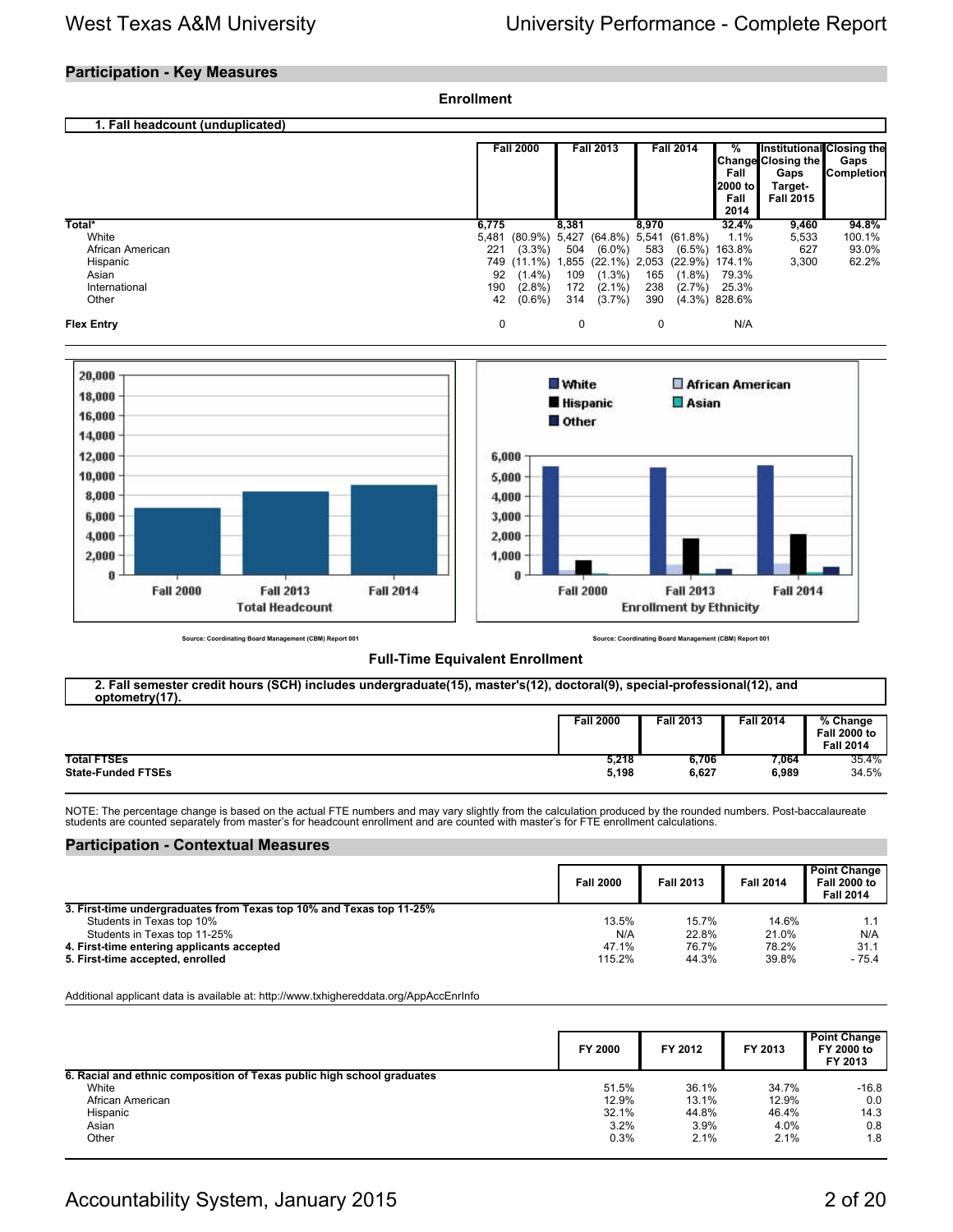| 7. UG Students by SCH taken at 2-year colleges |                                     |            |                                     |            |                                     |            |                                            |
|------------------------------------------------|-------------------------------------|------------|-------------------------------------|------------|-------------------------------------|------------|--------------------------------------------|
|                                                | <b>Fall 2000</b>                    |            | <b>Fall 2013</b>                    |            | <b>Fall 2014</b>                    | Point      |                                            |
|                                                | <b>Fall UG</b><br><b>Enrollment</b> | Rate       | <b>Fall UG</b><br><b>Enrollment</b> | Rate       | <b>Fall UG</b><br><b>Enrollment</b> | Rate       | Change<br>Fall 2000 to<br><b>Fall 2014</b> |
| <b>UG Students</b>                             | 5,561                               | $(100\%)$  | 6,908                               | $(100\%)$  | 7,133                               | $(100\%)$  |                                            |
| 0-12 hours                                     | 1,071                               | (19.3%)    | 1,149                               | (16.6%)    | 1,162                               | $(16.3\%)$ | $-3.0$                                     |
| <b>13-24 hours</b>                             | 400                                 | $(7.2\%)$  | 1,084                               | (15.7%)    | 1,071                               | $(15.0\%)$ | 7.8                                        |
| <b>25-29 hours</b>                             | 123                                 | $(2.2\%)$  | 301                                 | $(4.4\%)$  | 325                                 | $(4.6\%)$  | 2.4                                        |
| <b>30-42 hours</b>                             | 265                                 | $(4.8\%)$  | 449                                 | $(6.5\%)$  | 452                                 | $(6.3\%)$  | 1.5                                        |
| 43-59 hours                                    | 344                                 | $(6.2\%)$  | 467                                 | $(6.8\%)$  | 460                                 | $(6.4\%)$  | 0.2                                        |
| 60-66 hours                                    | 180                                 | $(3.2\%)$  | 294                                 | $(4.3\%)$  | 305                                 | $(4.3\%)$  | 1.1                                        |
| 67+ hours                                      | 513                                 | $(9.2\%)$  | 716                                 | $(10.4\%)$ | 757                                 | $(10.6\%)$ | 1.4                                        |
| All Students with SCH at TX 2-Yr<br>college    | 2,896                               | $(52.1\%)$ | 4,460                               | (64.6%)    | 4,532                               | $(63.5\%)$ | 11.4                                       |
| <b>Awarded Core</b>                            | 0                                   | $(0.0\%)$  | 118                                 | (1.7%)     | 120                                 | $(1.7\%)$  | 1.7                                        |
| <b>Associate Degree</b>                        | 403                                 | $(7.2\%)$  | 954                                 | $(13.8\%)$ | 1,082                               | $(15.2\%)$ | 8.0                                        |

### **UG Students by SCH taken at 2-year colleges**

For data about SCHs taken for dual credit by institution, go to [http://www.txhighereddata.org/DualCreditData.](http://www.txhighereddata.org/DualCreditData)

|                                                                                                                                                       | <b>Fall 2000</b>        | <b>Fall 2013</b>        | <b>Fall 2014</b>          | %/Point Change<br><b>Fall 2000 to</b><br><b>Fall 2014</b> |
|-------------------------------------------------------------------------------------------------------------------------------------------------------|-------------------------|-------------------------|---------------------------|-----------------------------------------------------------|
| 8. Semester credit hours<br>Total undergraduate semester credit hours<br>Total graduate semester credit hours<br>Percentage graduate SCH to total SCH | 71.019<br>5.797<br>7.5% | 89.295<br>9.012<br>9.2% | 92.183<br>10.994<br>10.7% | 29.8%<br>89.6%<br>3.2                                     |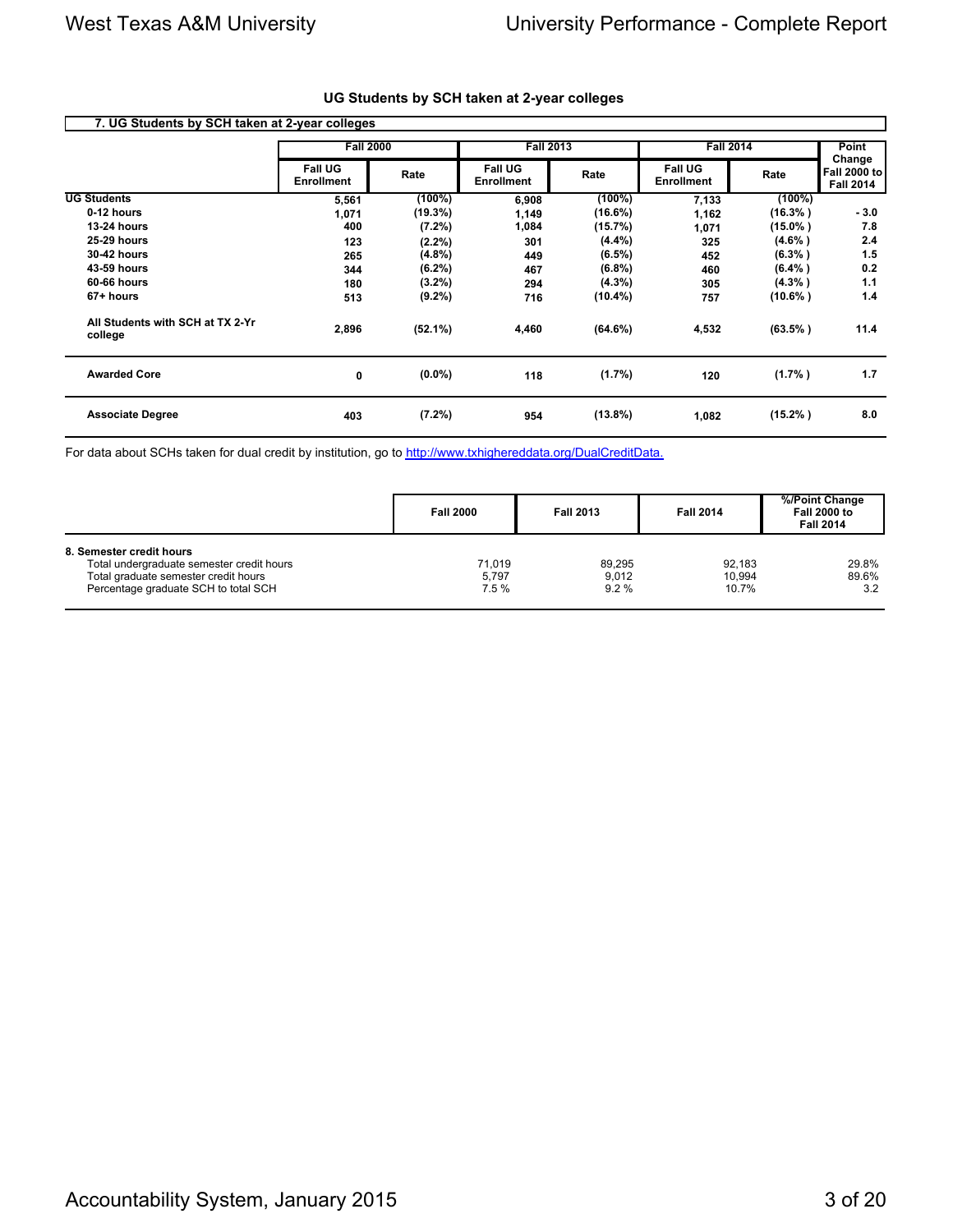

### **Participation - Out-of-State Peers**

**Out-of-state peer data is from the Fall 2013 IPEDS report and may not match accountability data because of differences in the source of the data. Accountability measures are primarily derived from institutional data sent to the CB for CBM reports. Data reported on this out-of-state peer link is obtained from the IPEDS system of institutional reporting to the federal government. Data differences may result from different reporting periods and different definitions for the data elements.**

# **Higher Education** Accountability System

**Options [Return to the Participation Page](http://www.txhighereddata.org/Interactive/Accountability/UNIV_Participation.cfm?FICE=003665)** 

[Download Excel Version](http://www.txhighereddata.org/Interactive/Accountability/UNIV_Participation_Peers.cfm?FICE=003665&Excel=1)

[Out-of-State Peer Measures and Definitions](http://www.txhighereddata.org/Interactive/Accountability/UNIVS_OOSDef.pdf)

|                                                                                                                                                                                                                                                                                         | <b>West Texas</b><br>A&M<br>University | <b>Comprehensive Group</b><br><b>Out-of-State Peers</b>               |                                                                        |                                                         | <b>Institution's Out-of-State Peers</b>            |                                                        |  |  |
|-----------------------------------------------------------------------------------------------------------------------------------------------------------------------------------------------------------------------------------------------------------------------------------------|----------------------------------------|-----------------------------------------------------------------------|------------------------------------------------------------------------|---------------------------------------------------------|----------------------------------------------------|--------------------------------------------------------|--|--|
|                                                                                                                                                                                                                                                                                         |                                        | <b>ARKANSAS</b><br><b>STATE</b><br>UNIVERSITY -<br><b>MAIN CAMPUS</b> | <b>CENTRAL</b><br><b>MISSOURI</b><br><b>STATE</b><br><b>UNIVERSITY</b> | <b>APPALACHIAN</b><br><b>STATE</b><br><b>UNIVERSITY</b> | <b>MURRAY</b><br><b>STATE</b><br><b>UNIVERSITY</b> | <b>TENNESSEE</b><br>TECHNOLOGICAL<br><b>UNIVERSITY</b> |  |  |
| <b>Headcount Enrollment</b><br>Headcount enrolled for credit.<br>disaggregated by race/ethnicity.                                                                                                                                                                                       |                                        |                                                                       |                                                                        |                                                         |                                                    |                                                        |  |  |
| Total                                                                                                                                                                                                                                                                                   | 8,377                                  | 13,552                                                                | 12,513                                                                 | 17,838                                                  | 10,943                                             | 11,118                                                 |  |  |
| White                                                                                                                                                                                                                                                                                   | 5,425                                  | 9,995                                                                 | 8,258                                                                  | 15,347                                                  | 8,799                                              | 9,059                                                  |  |  |
| African American                                                                                                                                                                                                                                                                        | 452                                    | 1,923                                                                 | 882                                                                    | 562                                                     | 740                                                | 423                                                    |  |  |
| Hispanic                                                                                                                                                                                                                                                                                | 1,855                                  | 267                                                                   | 290                                                                    | 701                                                     | 185                                                | 252                                                    |  |  |
| Asian                                                                                                                                                                                                                                                                                   | 109                                    | 107                                                                   | 133                                                                    | 241                                                     | 101                                                | 136                                                    |  |  |
| Other                                                                                                                                                                                                                                                                                   | 536                                    | 1,260                                                                 | 2,950                                                                  | 987                                                     | 1,118                                              | 1,248                                                  |  |  |
| <b>Full-Time Equivalent Enrollment</b><br>Full-time equivalent for the institution.<br>The full-time equivalent of part-time<br>enrollment is estimated by multiplying<br>the part-time enrollment by factors<br>that vary by control and level of<br>institution and level of student. |                                        |                                                                       |                                                                        |                                                         |                                                    |                                                        |  |  |
| Total                                                                                                                                                                                                                                                                                   | 6,934                                  | 10,356                                                                | 10,471                                                                 | 16,716                                                  | 9,046                                              | 10,137                                                 |  |  |
|                                                                                                                                                                                                                                                                                         |                                        |                                                                       |                                                                        |                                                         |                                                    |                                                        |  |  |

### **Fall 2014 Enrollment Detail - West Texas A&M University**

### **Participation**

By 2015, close the gaps in participation rates across Texas to add 630,000 more students.

### **By Level, Age:**

| Age Group    | Undergraduate | Master's | Doctor's Research/<br>Scholarship | Professional<br><b>Specialty</b> | Post-<br><b>Baccalaureate</b> | Total |
|--------------|---------------|----------|-----------------------------------|----------------------------------|-------------------------------|-------|
| Under 18     | 40            |          |                                   |                                  |                               | 40    |
| 18 to 21     | 4.237         | 16       |                                   |                                  |                               | 4,256 |
| 22 to 24     | 1,268         | 329      |                                   |                                  | 30                            | 1,628 |
| 25 to 29     | 604           | 415      |                                   |                                  | 36                            | 1,061 |
| 30 to 34     | 415           | 309      |                                   |                                  | 26                            | 754   |
| 35 and over  | 569           | 601      |                                   |                                  | 57                            | 1,231 |
| <b>Total</b> | 7,133         | 1,670    | 15                                |                                  | 152                           | 8,970 |

### **By Level, Race/Ethnicity:**

| <b>Ethnicity</b> | Undergraduate | Doctor's Research/<br>Master's<br>Scholarship |  | Professional<br><b>Specialty</b> | Post-<br><b>Baccalaureate</b> | Total |
|------------------|---------------|-----------------------------------------------|--|----------------------------------|-------------------------------|-------|
| White            | 4,395         | .036                                          |  |                                  | 100                           | 5,541 |
| African American | 451           | 121                                           |  |                                  |                               | 583   |
| Hispanic         | 1,751         | 278                                           |  |                                  | 24                            | 2,053 |
| Asian            | 105           | 57                                            |  |                                  |                               | 165   |
| International    | 140           | 89                                            |  |                                  |                               | 238   |
| Other            | 291           | 89                                            |  |                                  | 10                            | 390   |
| <b>Total</b>     | 7,133         | ,670                                          |  |                                  | 152                           | 8,970 |

### **By Level, Gender:**

| Gender | . .<br>Underaraduate                     | Master's    | Doctor's<br>. Research/ I<br>. .<br>Scholarship | Professional<br>Specialtv | Post-<br><b>Baccalaureate</b> | Total                   |
|--------|------------------------------------------|-------------|-------------------------------------------------|---------------------------|-------------------------------|-------------------------|
| Male   | $\overline{\phantom{a}}$<br><b>U.LI-</b> | 628<br>$ -$ |                                                 |                           | ◡∠                            | $\sqrt{272}$<br>ง.ง เ 4 |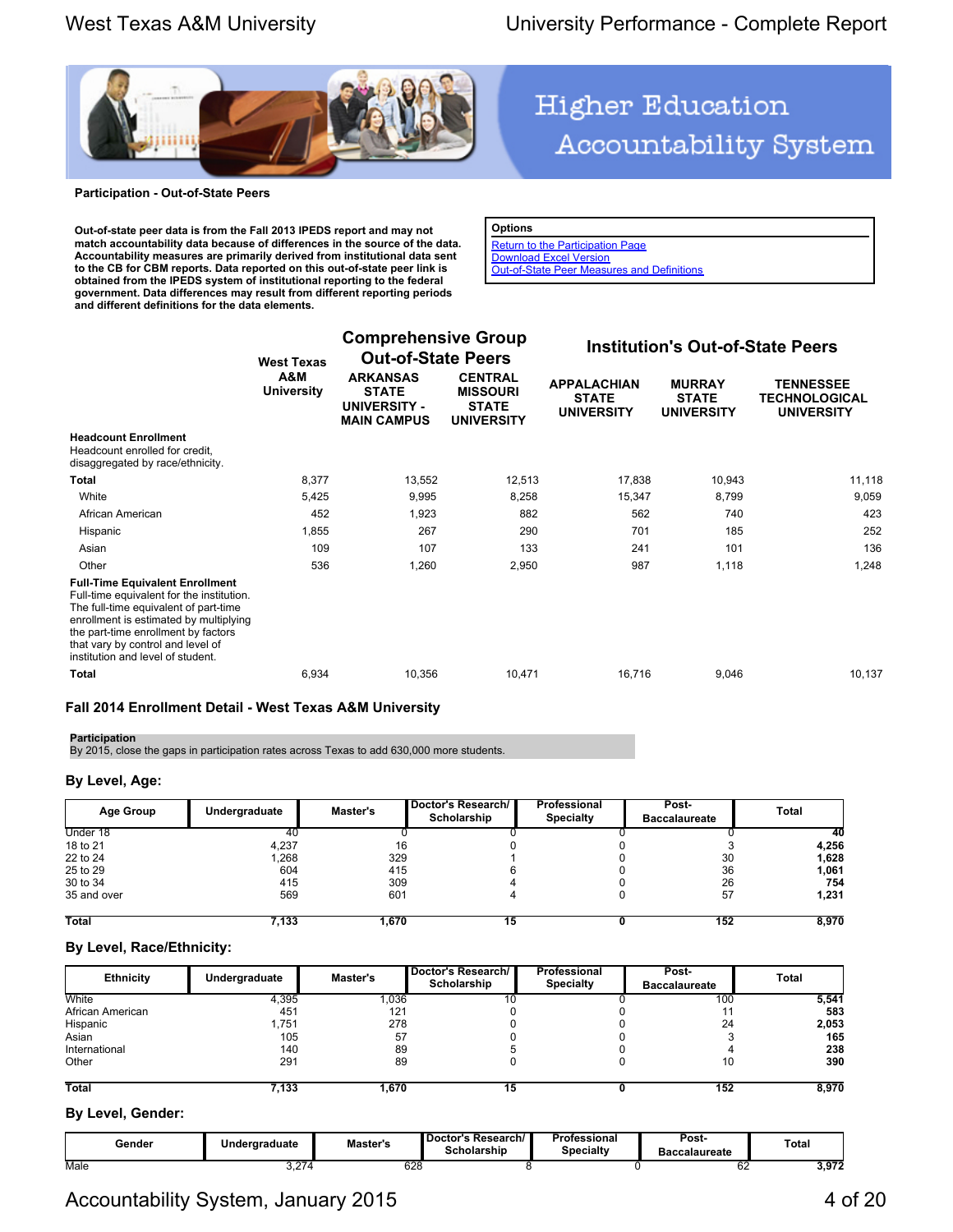| Female       | 3,859 | ,042  |  | 90  | 4,998 |
|--------------|-------|-------|--|-----|-------|
| <b>Total</b> | 7,133 | .,670 |  | 152 | 8,970 |

### **By Undergraduate Status:**

|                                                                  | Undergraduate | <b>Full-time</b> | <b>Part-time</b> | White | African<br>American | <b>Hispanic</b> | Asian | Other     |     | <b>IMale Female</b> |
|------------------------------------------------------------------|---------------|------------------|------------------|-------|---------------------|-----------------|-------|-----------|-----|---------------------|
| First-Time in College                                            | ,350          | .323             | 27               | 753   | 125                 | 381             | 15    | 76        | 667 | 683                 |
| First-Time Transfer (from<br>two- and four-year<br>institutions) | 987           | 706              | 281              | 629   |                     | 205             | 17    | 65        | 451 | 536                 |
| Other Undergraduate                                              | 4.796         | 3.625            | 1.171            | 3.013 | 255                 | 1.165           | 73    | 290 2.156 |     | 2,640               |
| <b>Total</b>                                                     | 7,133         | 5.654            | .479             | 4.395 | 451                 | .751            | 105   | 431 3.274 |     | 3.859               |

### **Fall 2014 Enrollment Detail - West Texas A&M University**

### **Participation**

By 2015, close the gaps in participation rates across Texas to add 630,000 more students.

|                     | <b>SCH</b> | SCH    | Lower-Division   Upper Division  Undergraduate  <br>SCH | Master's SCH I | Doctor's<br>Research/<br>Scholarship<br>SCH | Professional<br><b>I</b> Specialty SCHI | Optometry<br><b>SCH</b> | <b>Total SCH</b> | <b>FTSE</b> |
|---------------------|------------|--------|---------------------------------------------------------|----------------|---------------------------------------------|-----------------------------------------|-------------------------|------------------|-------------|
| <b>Total</b>        | 57.341     | 34.842 | 92.183                                                  | 10.907         | 87                                          |                                         |                         | 103.177          | 7.064       |
| <b>State-Funded</b> | 56.797     | 34.256 | 91.053                                                  | 10.907         |                                             |                                         |                         | 102.047          | 6,989       |

### **Distance Education Semester Credit Hours**

|                                             | Lower-Division I<br>SCH | Upper<br><b>Division</b><br>SCH | Undergraduate<br><b>SCH</b> | Master's SCH | Doctor's<br>Research/<br>Scholarship<br><b>SCH</b> | Professional<br>Specialty SCH | Optometry<br>SCH | <b>Total SCH</b> | <b>FTSEI</b> |
|---------------------------------------------|-------------------------|---------------------------------|-----------------------------|--------------|----------------------------------------------------|-------------------------------|------------------|------------------|--------------|
| <b>Hybrid/Blended</b><br>on campus          |                         |                                 |                             |              |                                                    |                               |                  |                  | $\Omega$     |
| <b>Fully-distance</b><br>education/Internet | 7.421                   | 9,699                           | 17.120                      | 6.522        |                                                    |                               |                  |                  | 23,642 1,685 |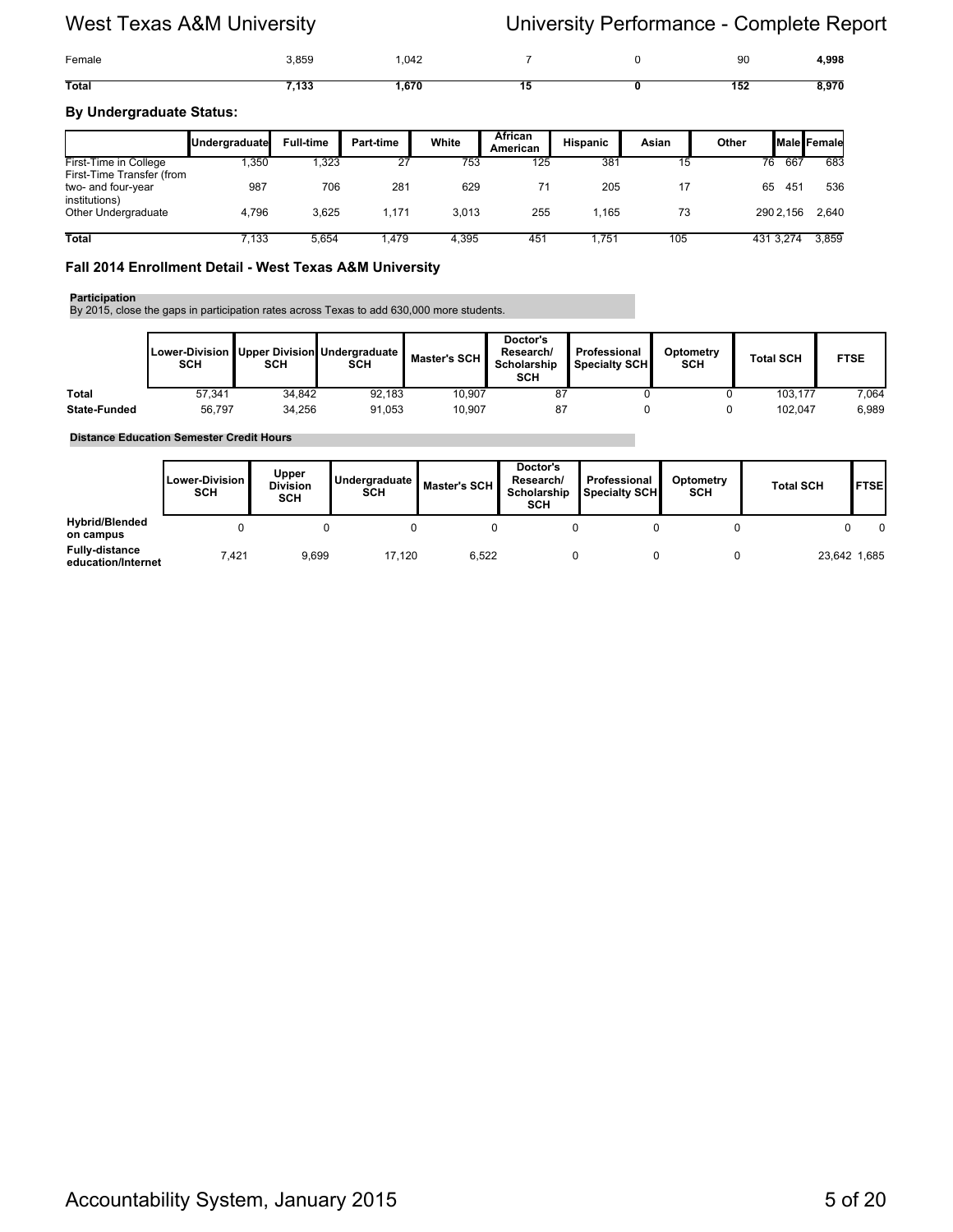### **Success - Key Measures**

### **Graduation Rate: 4-, 5-, and 6-Year**

**9. First-time, full-time entering, degree-seeking, students enrolled in a minimum of 12 SCH their first fall semester who have graduated from the same institution or another Texas public or independent institution.** 

|                        |                                           | FY 2000  |       |                                          | FY 2012 |       |                                          | FY 2013        |       | FY 2014                           |                 |       | Point                                                    |
|------------------------|-------------------------------------------|----------|-------|------------------------------------------|---------|-------|------------------------------------------|----------------|-------|-----------------------------------|-----------------|-------|----------------------------------------------------------|
|                        | <b>IEntering</b><br>Fall<br><b>Cohort</b> | lCohortl | Rate  | <b>Entering</b><br>Fall<br><b>Cohort</b> | .Cohort | Rate  | <b>Entering</b><br>Fall<br><b>Cohort</b> | <b>ICohort</b> | Rate  | <b>Entering</b><br>Fall<br>Cohort | <b>I</b> Cohort | Rate  | <b>Changel</b><br><b>FY</b><br>2000 to<br><b>FY 2014</b> |
| 4-Year graduation rate | 1996                                      | 849      | 13.4% | 2008                                     | 1.149   | 24.9% | 2009                                     | 1.193          | 23.8% | 2010                              | 1.227           | 29.9% | 16.5                                                     |
| Same institution       |                                           |          | 12.7% |                                          |         | 22.5% |                                          |                | 21.8% |                                   |                 | 27.4% | 14.7                                                     |
| Other TX institutions  |                                           |          | 0.7%  |                                          |         | 2.3%  |                                          |                | 2.0%  |                                   |                 | 2.5%  | 1.8                                                      |
| 5-Year graduation rate | 1995                                      | 901      | 32.6% | 2007                                     | 923     | 41.0% | 2008                                     | 1.149          | 40.3% | 2009                              | 1.193           | 40.3% | 7.7                                                      |
| Same institution       |                                           |          | 28.2% |                                          |         | 36.8% |                                          |                | 35.1% |                                   |                 | 35.6% | 7.4                                                      |
| Other TX institutions  |                                           |          | 4.4%  |                                          |         | 4.1%  |                                          |                | 5.2%  |                                   |                 | 4.7%  | 0.3                                                      |
| 6-Year graduation rate | 1994                                      | 929      | 34.6% | 2006                                     | 920     | 48.2% | 2007                                     | 923            | 46.3% | 2008                              | 1.149           | 48.0% | 13.4                                                     |
| Same institution       |                                           |          | 28.1% |                                          |         | 42.9% |                                          |                | 40.3% |                                   |                 | 40.5% | 12.4                                                     |
| Other TX institutions  |                                           |          | 6.5%  |                                          |         | 5.2%  |                                          |                | 6.0%  |                                   |                 | 7.5%  | 1.0                                                      |

For more information on the 6-year graduation rate, see:<http://www.txhighereddata.org/GradRates>



**Source: CBM001,CBM002, and CBM009**

**Degrees and certificates awarded**

| 10. Number of degrees and certificates awarded. |                |          |         |                                   |                                                                |                                          |
|-------------------------------------------------|----------------|----------|---------|-----------------------------------|----------------------------------------------------------------|------------------------------------------|
|                                                 | <b>FY 2000</b> | FY 2013  | FY 2014 | % Change<br>FY 2000 to<br>FY 2014 | Institutional<br>Closing the<br><b>Gaps Target-</b><br>FY 2015 | <b>Closing the</b><br>Gaps<br>Completion |
| <b>Total Degrees*</b>                           | 1,120          | 1,760    | 1,847   | 64.9%                             |                                                                |                                          |
| White                                           | 939            | 1,246    | 1,320   | 40.6%                             |                                                                |                                          |
| African American                                | 15             | 62       | 68      | 353.3%                            |                                                                |                                          |
| Hispanic                                        | 83             | 326      | 356     | 328.9%                            |                                                                |                                          |
| Asian                                           | 13             | 28       | 16      | 23.1%                             |                                                                |                                          |
| International                                   | 56             | $\Omega$ | 0       | $-100.0\%$                        |                                                                |                                          |
| Other                                           | 14             | 98       | 87      | 521.4%                            |                                                                |                                          |
| Level                                           |                |          |         |                                   |                                                                |                                          |
| Associates                                      | N/A            | N/A      | N/A     | N/A                               | 0                                                              | N/A                                      |
| Baccalaureate                                   | 861            | 1,375    | 1,453   | 68.8%                             | 1,600                                                          | 90.8%                                    |
| Master's                                        | 259            | 385      | 390     | 50.6%                             |                                                                |                                          |
| Doctor's Research/Scholarship                   | N/A            | N/A      | 4       | N/A                               | 10                                                             | 40.0%                                    |
| Doctor's Professional Practice                  | N/A            | N/A      | N/A     | N/A                               |                                                                |                                          |
| <b>Certificates</b>                             |                |          |         |                                   |                                                                |                                          |
| Upper-level certificates                        | N/A            | N/A      | N/A     | N/A                               |                                                                |                                          |
| Post-baccalaureate certificates                 | N/A            | N/A      | N/A     | N/A                               |                                                                |                                          |

\*Hispanic students, except international ones, are counted as Hispanic. Students who are "Multi-Racial one of which is African American" are included with the African American students. Asian includes Asian, Hawaiian, and Pacific Islanders. "Other" includes American Indian, Alaskan Native, Unknown, and two or more races, excluding African American. International students are shown as a separate category.

| Gender                                                         |                |
|----------------------------------------------------------------|----------------|
| Male<br>665<br>699<br>456<br>-<br>664<br>,095<br>148<br>Female | 53.3%<br>72.9% |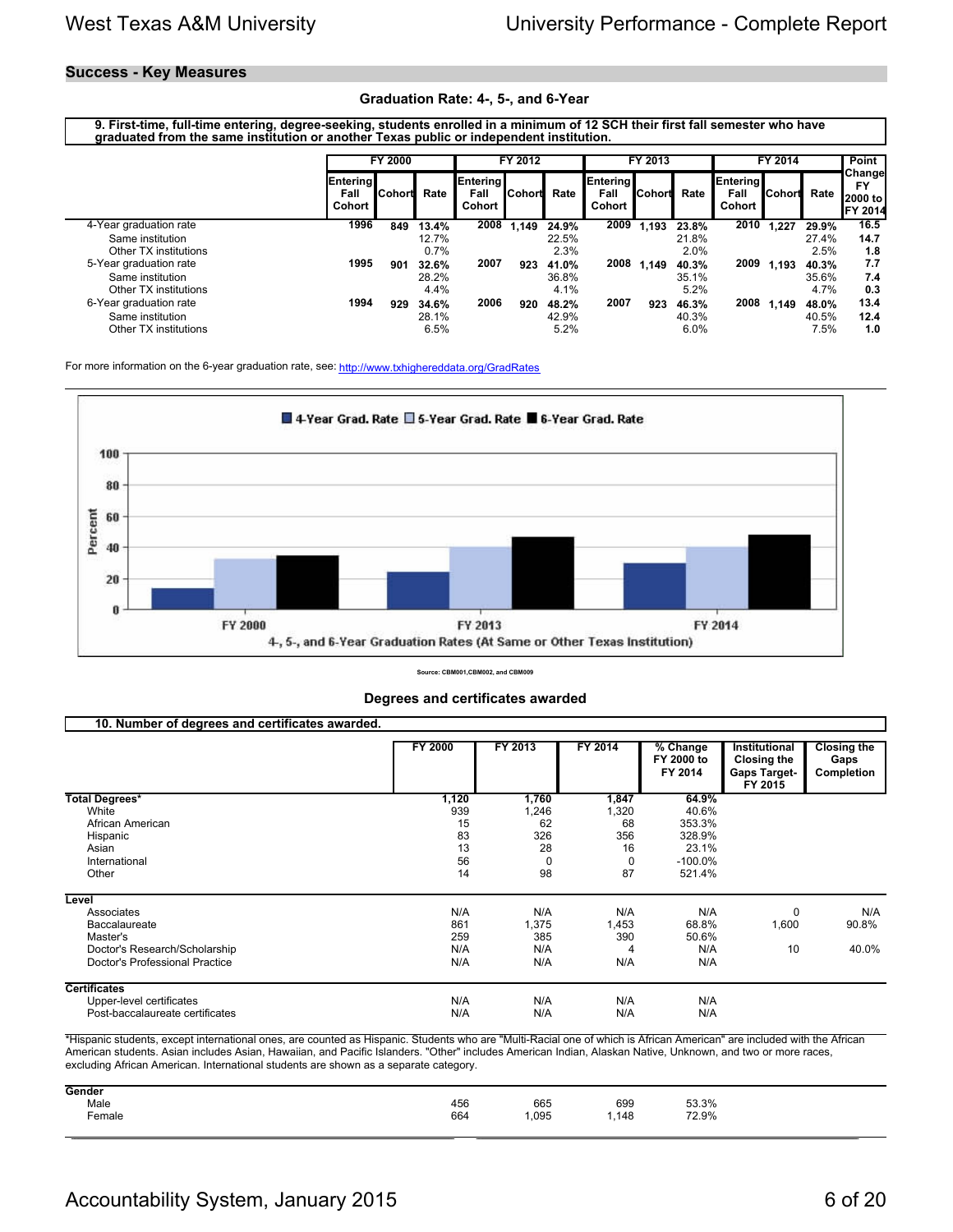

### **Undergraduate Degrees to At-Risk Students 1,006 1,006 1,006 1,006 1,006 1,006 1,006 1,006 1,006 1,006 1,006 1,006 1,006 1,006 1,006 1,006 1,006 1,006 1,006 1,006 1,006 1,006 1**

### *Closing the Gaps* **Critical Fields: STEM Awards**

| 12. Degrees awarded in STEM fields. |                |          |             |          |                                   |                                                                 |                                           |
|-------------------------------------|----------------|----------|-------------|----------|-----------------------------------|-----------------------------------------------------------------|-------------------------------------------|
|                                     | <b>FY 2000</b> | FY 2012  | FY 2013     | FY 2014  | % Change<br>FY 2000 to<br>FY 2014 | Institutional<br>Closing the<br><b>Gaps Target-</b><br>FY 2015* | <b>Closing the</b><br>Gaps<br>Completion* |
| Computer Science*<br>Engineering*   |                | 6<br>35  | 33          | 62       | $-36.4%$<br>1450.0%               | 16<br>40                                                        | 43.8%<br>155.0%                           |
| Math*                               |                | 9        | 9           | 11       | 0.0%                              | 14                                                              | 78.6%                                     |
| Physical Science*                   | 17             | 17       | 25          | 28       | 64.7%                             | 15                                                              | 186.7%                                    |
| Level                               |                |          |             |          |                                   |                                                                 |                                           |
| Associate's                         |                | 0        | 0           |          | N/A                               |                                                                 |                                           |
| Baccalaureate<br>Master's           | 43<br>12       | 67<br>9  | 71<br>12    | 108<br>6 | 151.2%<br>$-50.0\%$               | 85                                                              | 127.1%                                    |
| Doctor's Research/Scholarship       | $\Omega$       | $\Omega$ | $\mathbf 0$ | $\Omega$ | N/A                               |                                                                 |                                           |

\* Includes baccalaureate and associate degrees.

### **Nursing and Allied Health**

| 13. Degrees and certificates awarded in nursing. |                |         |         |         |                                   |                                                                 |                                           |  |  |  |  |  |
|--------------------------------------------------|----------------|---------|---------|---------|-----------------------------------|-----------------------------------------------------------------|-------------------------------------------|--|--|--|--|--|
|                                                  | <b>FY 2000</b> | FY 2012 | FY 2013 | FY 2014 | % Change<br>FY 2000 to<br>FY 2014 | Institutional<br>Closing the<br><b>Gaps Target-</b><br>FY 2015* | <b>Closing the</b><br>Gaps<br>Completion* |  |  |  |  |  |
| <b>Total Nursing Degrees</b>                     | 102            | 95      | 138     | 122     | 19.6%                             |                                                                 |                                           |  |  |  |  |  |
| Certificate                                      |                |         |         |         | N/A                               |                                                                 |                                           |  |  |  |  |  |
| Associates                                       |                |         |         |         | N/A                               |                                                                 |                                           |  |  |  |  |  |
| Baccalaureate                                    | 73             | 81      | 113     | 95      | 30.1%                             | 200                                                             | 47.5%                                     |  |  |  |  |  |
| Master's                                         | 29             | 14      | 25      | 27      | $-6.9%$                           |                                                                 |                                           |  |  |  |  |  |
| Doctor's Research/Scholarship                    |                |         |         |         | N/A                               |                                                                 |                                           |  |  |  |  |  |
| Doctor's Professional Practice                   |                |         |         |         | N/A                               |                                                                 |                                           |  |  |  |  |  |

\* Includes baccalaureate and associate degrees and certificates.

| 14. Degrees and certificates awarded in allied health. |         |         |         |         |                                   |                                                                        |                                           |
|--------------------------------------------------------|---------|---------|---------|---------|-----------------------------------|------------------------------------------------------------------------|-------------------------------------------|
|                                                        | FY 2000 | FY 2012 | FY 2013 | FY 2014 | % Change<br>FY 2000 to<br>FY 2014 | <b>Institutional</b><br>Closing the<br><b>Gaps Target-</b><br>FY 2015* | <b>Closing the</b><br>Gaps<br>Completion* |
| <b>Total Allied Health Degrees</b>                     |         | 52      | 61      | 66      | 633.3%                            |                                                                        |                                           |
| Certificate                                            |         |         |         |         | N/A                               |                                                                        |                                           |
| Associates                                             |         |         |         |         | N/A                               |                                                                        |                                           |
| Baccalaureate                                          |         | 27      | 34      | 40      | 400.0%                            | 0                                                                      | N/A                                       |
| Master's                                               |         | 25      | 27      | 26      | 2500.0%                           |                                                                        |                                           |
| Doctor's Research/Scholarship                          |         |         |         |         | N/A                               |                                                                        |                                           |
| Doctor's Professional Practice                         |         |         |         |         | N/A                               |                                                                        |                                           |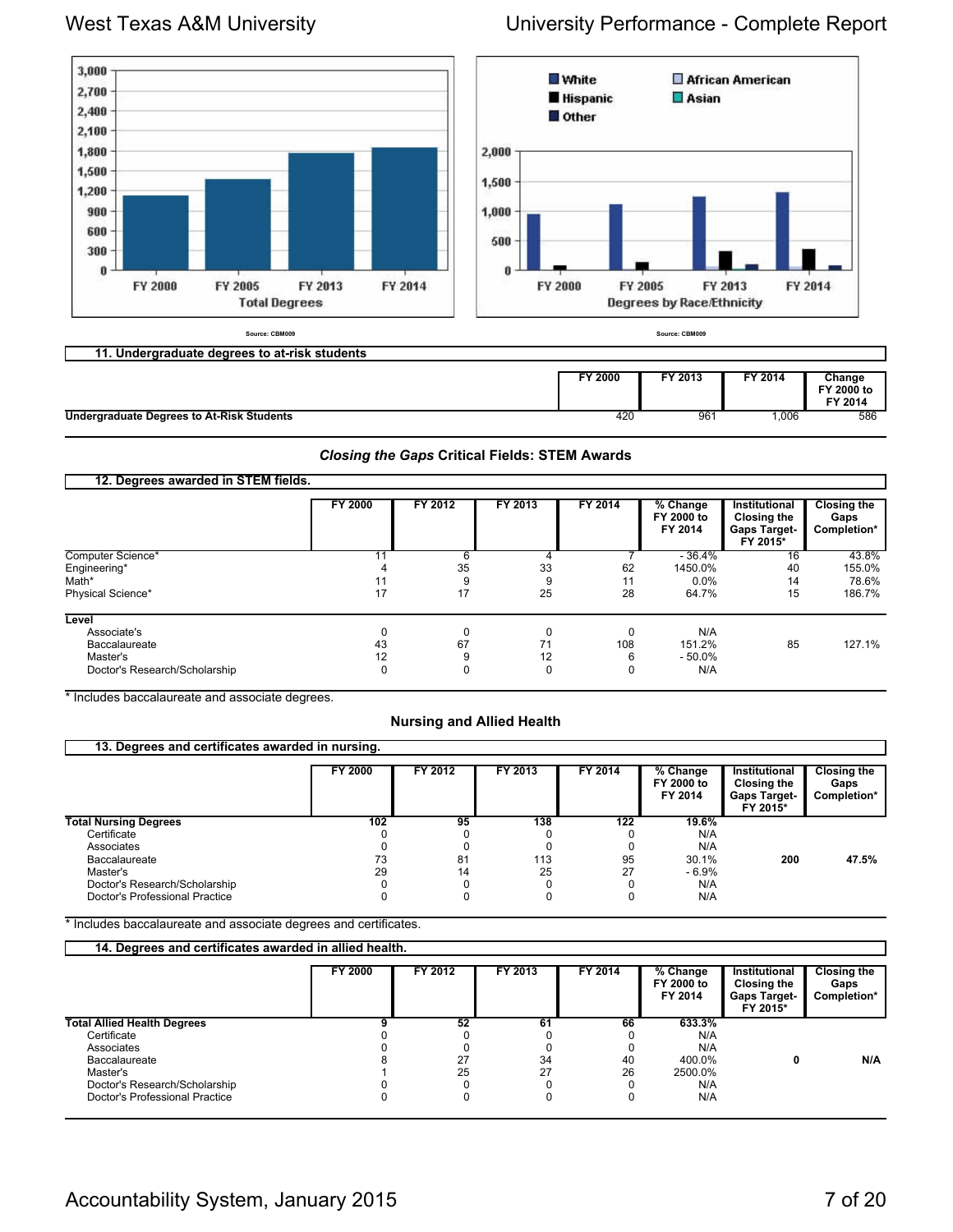\* Includes baccalaureate and associate degrees and certificates.

### **Teacher Production and Certification**

| 15. Students taking and passing the certification exams for teacher education. |         |         |         |
|--------------------------------------------------------------------------------|---------|---------|---------|
|                                                                                | FY 2011 | FY 2012 | FY 2013 |
| Total number taking exam                                                       | 449     | 348     | 358     |
| <b>Race/Ethnicity</b>                                                          |         |         |         |
| White                                                                          | 358     | 285     | 276     |
| African American                                                               |         |         |         |
| Hispanic                                                                       | 76      | 53      | 65      |
| Other                                                                          | 11      | $\star$ | 10      |
| Gender                                                                         |         |         |         |
| Male                                                                           | 111     | 92      | 86      |
| Female                                                                         | 338     | 256     | 272     |
| Total percent passing exam<br><b>Race/Ethnicity</b>                            | 95.0%   | 94.0%   | 91.0%   |
| White                                                                          | 97.0%   | 95.0%   | 93.0%   |
| African American                                                               | 88.0%   | 80.0%   | 91.0%   |
| Hispanic                                                                       | 90.0%   | 92.0%   | 84.0%   |
| Other                                                                          | 95.0%   | 100.0%  | 100.0%  |
|                                                                                |         |         |         |
| Gender                                                                         |         |         |         |
| Male                                                                           | 96.0%   | 94.0%   | 95.0%   |
| Female                                                                         | 95.0%   | 95.0%   | 90.0%   |

Note: The data for teacher production and certification was provided by SBEC. In some cases, the sum of the categories does not add up to the total. Numbers less than 10 in a category are suppressed. Data for the most recent year shown may be incomplete.

### **Graduation and Persistence Rate: 6-Year**

**16. First-time, full-time students enrolled in a minimum of 12 SCH their first fall semester who have graduated or are still enrolled at the same institution or another Texas public or independent institution.** 

|                                                                                                  |                            | FY 2000 |          |                            | FY 2012 |          | FY 2013                           |               |         | FY 2014                           |               |       | Point                                     |
|--------------------------------------------------------------------------------------------------|----------------------------|---------|----------|----------------------------|---------|----------|-----------------------------------|---------------|---------|-----------------------------------|---------------|-------|-------------------------------------------|
|                                                                                                  | Entering<br>Fall<br>Cohort | Cohort  | Rate     | Entering<br>Fall<br>Cohort | Cohort  | Rate     | <b>Entering</b><br>Fall<br>Cohort | <b>Cohort</b> | Rate    | <b>Entering</b><br>Fall<br>Cohort | <b>Cohord</b> | Rate  | Change<br><b>FY</b><br>2000 to<br>FY 2014 |
| Total                                                                                            | 1994                       | 929     | 48.8%    | 2006                       | 920     | 59.0%    | 2007                              | 923           | 58.4%   | 2008                              | 1,149         | 58.7% | 9.9                                       |
| <b>Same institution</b>                                                                          |                            |         | 34.9%    |                            |         | 47.3%    |                                   |               | 44.6%   |                                   |               | 44.6% | 9.7                                       |
| <b>Other TX institutions</b>                                                                     |                            |         | 13.9%    |                            |         | 11.7%    |                                   |               | 13.8%   |                                   |               | 14.0% | 0.1                                       |
| White                                                                                            | 1994                       | 753     | 50.9%    | 2006                       | 624     | 63.5%    | 2007                              | 617           | 62.9%   | 2008                              | 792           | 63.6% | 12.7                                      |
| Same institution                                                                                 |                            |         | 36.3%    |                            |         | 52.2%    |                                   |               | 48.3%   |                                   |               | 48.9% | 12.6                                      |
| Other TX institutions                                                                            |                            |         | 14.6%    |                            |         | 11.2%    |                                   |               | 14.6%   |                                   |               | 14.8% | 0.2                                       |
| <b>African American</b>                                                                          | 1994                       |         | 27 29.6% | 2006                       |         | 63 38.1% | 2007                              | 61            | 39.3%   | 2008                              | 65            | 41.5% | 11.9                                      |
| Same institution                                                                                 |                            |         | 14.8%    |                            |         | 23.8%    |                                   |               | 31.1%   |                                   |               | 27.7% | 12.9                                      |
| Other TX institutions                                                                            |                            |         | 14.8%    |                            |         | 14.3%    |                                   |               | 8.2%    |                                   |               | 13.8% | $-1.0$                                    |
| Hispanic                                                                                         | 1994                       | 125     | 37.6%    | 2006                       | 200     | 55.5%    | 2007                              | 226           | 50.4%   | 2008                              | 257           | 50.2% | 12.6                                      |
| Same institution                                                                                 |                            |         | 27.2%    |                            |         | 42.0%    |                                   |               | 38.5%   |                                   |               | 39.3% | 12.1                                      |
| Other TX institutions                                                                            |                            |         | 10.4%    |                            |         | 13.5%    |                                   |               | 11.9%   |                                   |               | 10.9% | 0.5                                       |
| Asian                                                                                            | 1994                       |         | 13 61.5% | 2006                       |         | 14 42.9% | 2007                              |               | 9 77.8% | 2008                              | 14            | 78.6% | 17.1                                      |
| Same institution                                                                                 |                            |         | 53.8%    |                            |         | 35.7%    |                                   |               | 22.2%   |                                   |               | 42.9% | - 10.9                                    |
| Other TX institutions                                                                            |                            |         | 7.7%     |                            |         | 7.1%     |                                   |               | 55.6%   |                                   |               | 35.7% | 28.0                                      |
| Other                                                                                            | 1994                       |         | 11 63.6% | 2006                       |         | 19 31.6% | 2007                              | 10            | 60.0%   | 2008                              | 21            | 14.3% | $-49.3$                                   |
| Same institution                                                                                 |                            |         | 54.5%    |                            |         | 26.3%    |                                   |               | 60.0%   |                                   |               | 4.8%  | - 49.7                                    |
| Other TX institutions                                                                            |                            |         | 9.1%     |                            |         | 5.3%     |                                   |               | $0.0\%$ |                                   |               | 9.5%  | 0.4                                       |
| For more information on the 6-year graduation rate, see: http://www.txhighereddata.org/GradRates |                            |         |          |                            |         |          |                                   |               |         |                                   |               |       |                                           |



**Source: CBM001, CBM002 and CBM009**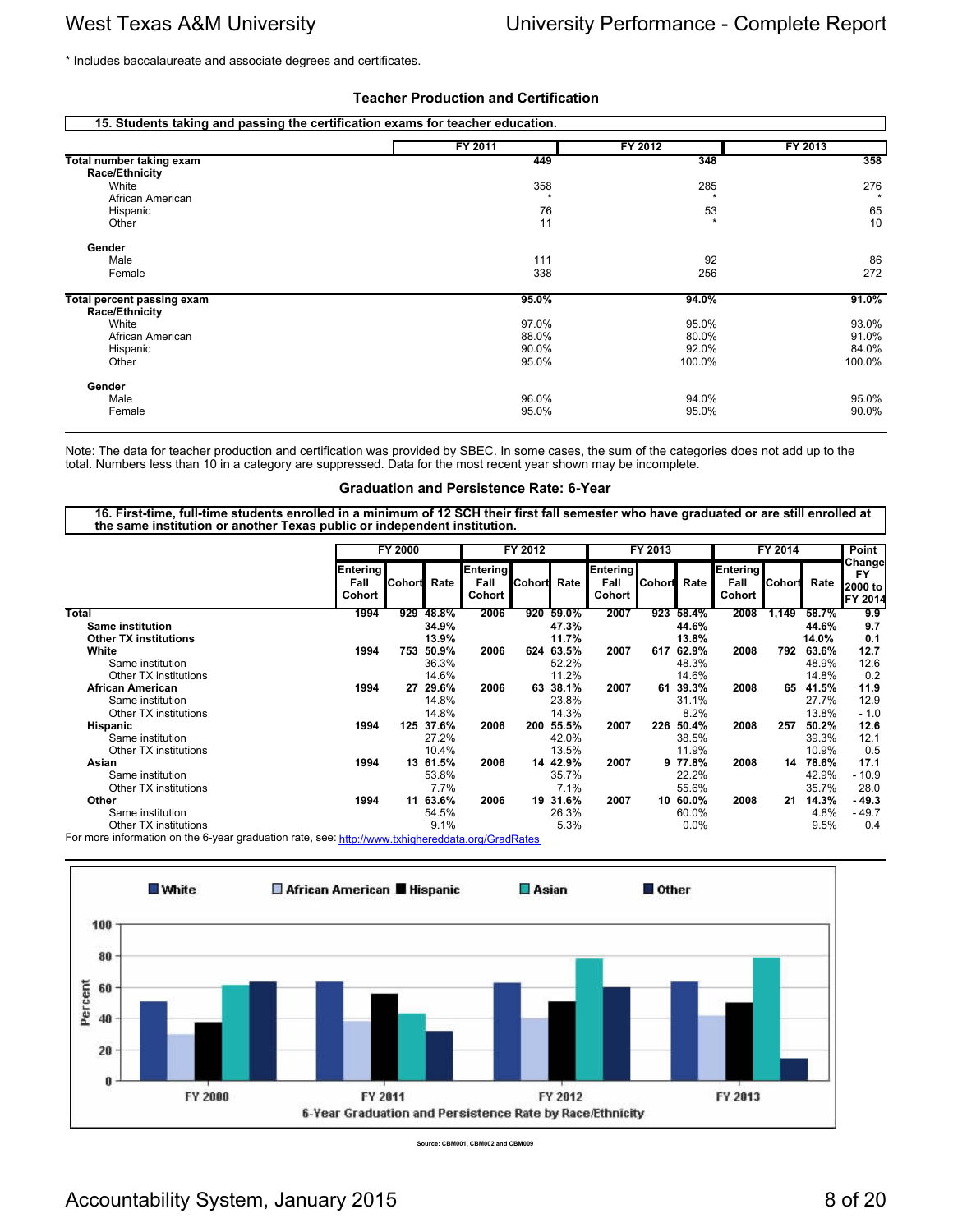### **Success - Contextual Measures**

|                                                              | <b>Fall 2000</b> | <b>Fall 2013</b> | <b>Fall 2014</b> | <b>Point Change</b><br><b>Fall 2000 to</b><br><b>Fall 2014</b> |
|--------------------------------------------------------------|------------------|------------------|------------------|----------------------------------------------------------------|
| 17. Enrollment: Percent of first-time students 19 and under  | 94.7%            | 97.4%            | 97.8%            | 3.1                                                            |
|                                                              | <b>Fall 2000</b> | <b>Fall 2011</b> | <b>Fall 2012</b> | <b>Point Change</b><br><b>Fall 2000 to</b><br><b>Fall 2012</b> |
| 18. Financial Aid: Percent of students receiving Pell Grants | 29.6%            | 40.8%            | 40.8%            | 11.2                                                           |

|                                                          | <b>Fall 2000</b> | <b>Fall 2013</b> | <b>Fall 2014</b> | Point Change<br><b>Fall 2000 to</b><br><b>Fall 2014</b> |
|----------------------------------------------------------|------------------|------------------|------------------|---------------------------------------------------------|
| 19. Part-time first-time, degree seeking, undergraduates | $3.9\%$          | 1.2%             | . 4%             | - 2.5                                                   |

| 20. Persistence rate of first-time, degree-seeking undergraduates: One-Year |        | <b>Entering Cohort</b><br><b>Fall 2000</b> |               | <b>Entering Cohort</b><br><b>Fall 2012</b> |        | <b>Entering Cohort</b><br><b>Fall 2013</b> | <b>Point Change</b><br><b>Fall 2000 to</b> |
|-----------------------------------------------------------------------------|--------|--------------------------------------------|---------------|--------------------------------------------|--------|--------------------------------------------|--------------------------------------------|
|                                                                             | Cohort | Rate                                       | <b>Cohort</b> | Rate                                       | Cohort | Rate                                       | <b>Fall 2013</b>                           |
| Total                                                                       | 866    | 80.3%                                      | 1,199         | 78.1%                                      | 1,284  | 78.8%                                      | $-1.5$                                     |
| Same institution                                                            |        | 65.5%                                      |               | 65.1%                                      |        | 66.0%                                      | 0.5                                        |
| Other TX institutions                                                       |        | 14.8%                                      |               | 13.0%                                      |        | 12.9%                                      | $-1.9$                                     |
| White                                                                       | 660    | 81.2%                                      | 703           | 80.2%                                      | 746    | 82.8%                                      | 1.6                                        |
| Same institution                                                            |        | 65.3%                                      |               | 67.1%                                      |        | 69.4%                                      | 4.1                                        |
| Other TX institutions                                                       |        | 15.9%                                      |               | 13.1%                                      |        | 13.4%                                      | $-2.5$                                     |
| African American                                                            | 35     | 57.1%                                      | 95            | 69.5%                                      | 114    | 66.7%                                      | 9.6                                        |
| Same institution                                                            |        | 54.3%                                      |               | 56.8%                                      |        | 50.0%                                      | $-4.3$                                     |
| Other TX institutions                                                       |        | 2.9%                                       |               | 12.6%                                      |        | 16.7%                                      | 13.8                                       |
| <b>Hispanic</b>                                                             | 139    | 82.0%                                      | 327           | 76.8%                                      | 343    | 74.9%                                      | $-7.1$                                     |
| Same institution                                                            |        | 66.9%                                      |               | 63.6%                                      |        | 64.4%                                      | $-2.5$                                     |
| Other TX institutions                                                       |        | 15.1%                                      |               | 13.1%                                      |        | 10.5%                                      | $-4.6$                                     |
| Asian                                                                       | 19     | 89.5%                                      | 14            | 78.6%                                      | 22     | $90.9\%$                                   | 1.4                                        |
| Same institution                                                            |        | 84.2%                                      |               | 57.1%                                      |        | 72.7%                                      | $-11.5$                                    |
| Other TX institutions                                                       |        | 5.3%                                       |               | 21.4%                                      |        | 18.2%                                      | 12.9                                       |
| Other                                                                       | 13     | 61.5%                                      | 60            | 75.0%                                      | 59     | 69.5%                                      | 8.0                                        |
| Same institution                                                            |        | 61.5%                                      |               | 65.0%                                      |        | 59.3%                                      | $-2.2$                                     |
| Other TX institutions                                                       |        | $0.0\%$                                    |               | 10.0%                                      |        | 10.2%                                      | 10.2                                       |

| 21. Persistence rate of first-time, degree-seeking undergraduates: Two-Year |        | <b>Entering Cohort</b><br><b>Fall 2000</b> |        | <b>Entering Cohort</b><br><b>Fall 2011</b> |        | <b>Entering Cohort</b><br><b>Fall 2012</b> | <b>Point Change</b><br><b>Fall 2000 to</b> |
|-----------------------------------------------------------------------------|--------|--------------------------------------------|--------|--------------------------------------------|--------|--------------------------------------------|--------------------------------------------|
|                                                                             | Cohort | Rate                                       | Cohort | Rate                                       | Cohort | Rate                                       | <b>Fall 2012</b>                           |
| Total                                                                       | 866    | 70.8%                                      | 1,201  | 67.2%                                      | 1,199  | 69.7%                                      | $-1.1$                                     |
| Same institution                                                            |        | 52.7%                                      |        | 51.5%                                      |        | 53.6%                                      | 0.9                                        |
| Other TX institutions                                                       |        | 18.1%                                      |        | 15.7%                                      |        | 16.1%                                      | $-2.0$                                     |
| White                                                                       | 660    | 72.6%                                      | 710    | 71.1%                                      | 703    | 72.1%                                      | - 0.5                                      |
| Same institution                                                            |        | 52.7%                                      |        | 56.6%                                      |        | 56.0%                                      | 3.3                                        |
| Other TX institutions                                                       |        | 19.8%                                      |        | 14.5%                                      |        | 16.1%                                      | $-3.7$                                     |
| African American                                                            | 35     | 62.9%                                      | 106    | 54.7%                                      | 95     | 56.8%                                      | $-6.1$                                     |
| Same institution                                                            |        | 40.0%                                      |        | 36.8%                                      |        | 36.8%                                      | $-3.2$                                     |
| Other TX institutions                                                       |        | 22.9%                                      |        | 17.9%                                      |        | 20.0%                                      | $-2.9$                                     |
| Hispanic                                                                    | 139    | 65.5%                                      | 308    | 62.0%                                      | 327    | 68.8%                                      | 3.3                                        |
| Same institution                                                            |        | 54.0%                                      |        | 43.8%                                      |        | 53.8%                                      | $-0.2$                                     |
| Other TX institutions                                                       |        | 11.5%                                      |        | 18.2%                                      |        | 15.0%                                      | 3.5                                        |
| Asian                                                                       | 19     | 84.2%                                      | 8      | 75.0%                                      | 14     | 64.3%                                      | - 19.9                                     |
| Same institution                                                            |        | 73.7%                                      |        | 50.0%                                      |        | 35.7%                                      | $-38.0$                                    |
| Other TX institutions                                                       |        | 10.5%                                      |        | 25.0%                                      |        | 28.6%                                      | 18.1                                       |
| Other                                                                       | 13     | 38.5%                                      | 69     | 68.1%                                      | 60     | 68.3%                                      | 29.8                                       |
| Same institution                                                            |        | 38.5%                                      |        | 56.5%                                      |        | 55.0%                                      | 16.5                                       |
| Other TX institutions                                                       |        | $0.0\%$                                    |        | 11.6%                                      |        | 13.3%                                      | 13.3                                       |

| <b>Developmental Education</b>                                                                                                                                                                                               | Fall 2010 Cohort         |                                                    |                                                                   |                                                                                                                                  |  |  |  |
|------------------------------------------------------------------------------------------------------------------------------------------------------------------------------------------------------------------------------|--------------------------|----------------------------------------------------|-------------------------------------------------------------------|----------------------------------------------------------------------------------------------------------------------------------|--|--|--|
| 22. The percent of underprepared and prepared students who<br>successfully complete a college-level course in math, reading<br>and writing. Prepared students are given 1 year.<br>Underprepared students are given 3 years. | Total/Area Counts<br>(a) | <b>Received credit</b><br>pre-matriculation<br>(b) | College level course<br>completion<br>$(grade A, B, or C)$<br>(c) | College level course<br>completion (grade A,<br>B, C) including<br>pre-matriculation<br>credit (percent of total)<br>$(b+c)/(a)$ |  |  |  |
| <b>Summary Data</b><br>Number of FTIC students<br>Met state standards in all three areas<br>Did not meet state standards in one, two, or all three areas (at<br>entry)<br>Unknown* (unduplicated)                            | 1,240<br>989<br>246<br>5 |                                                    |                                                                   |                                                                                                                                  |  |  |  |
| Data by Subject Area<br><b>Met Standard</b>                                                                                                                                                                                  | .                        | $\cdots$                                           | All Annual                                                        |                                                                                                                                  |  |  |  |

Math 1,098 905 111 905 111 905 111 906 111 906 111 906 111 907 111 907 111 907 111 907 111 907 111 907 111 90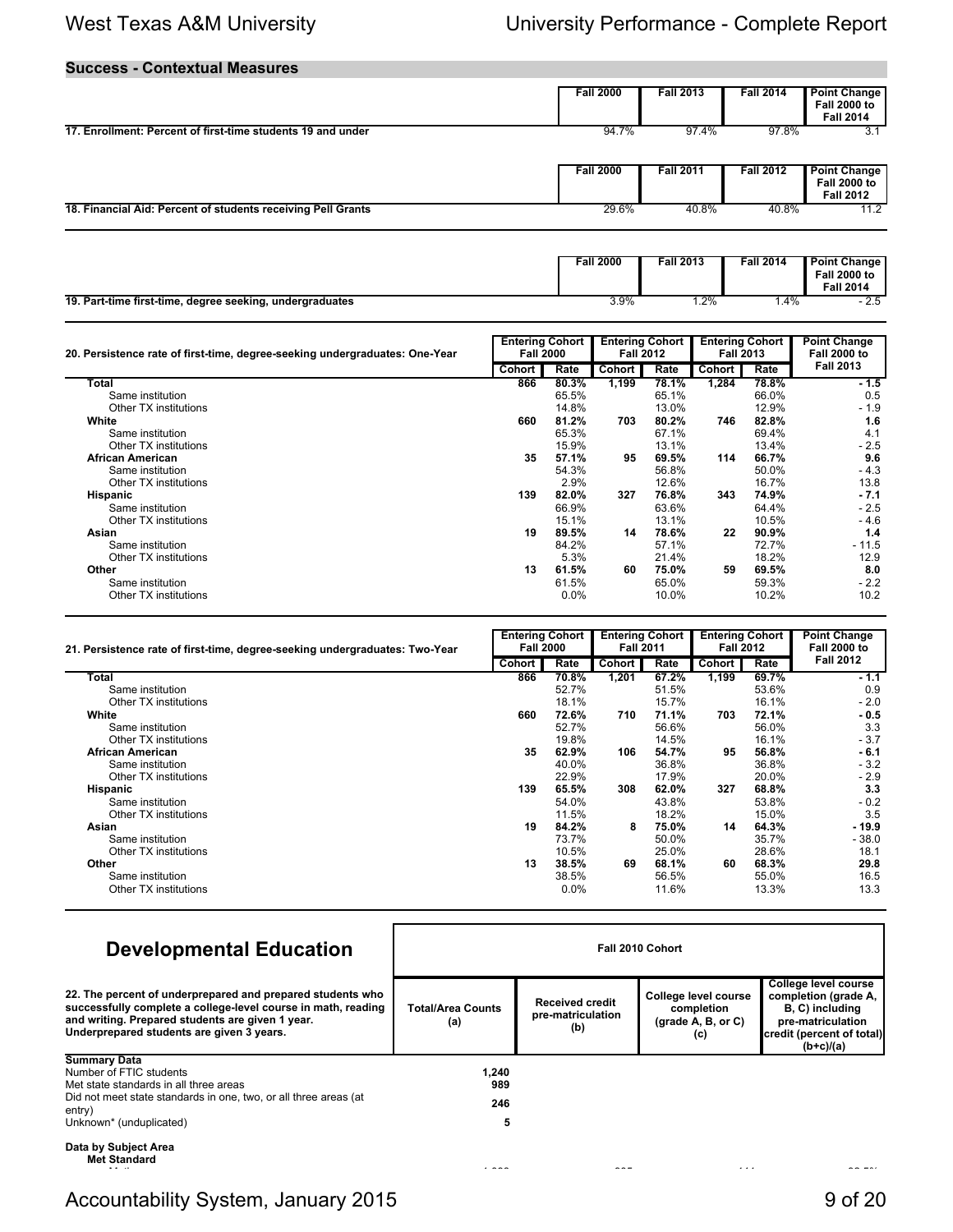| Math                                        | 1,098 | 905 | 111 | 92.5% |
|---------------------------------------------|-------|-----|-----|-------|
| Reading                                     | 1,132 | 379 | 496 | 77.3% |
|                                             |       |     |     |       |
| Writing                                     | 1,100 | 607 | 360 | 87.9% |
| <b>Did Not Meet Standard</b>                |       |     |     |       |
| Math                                        | 137   | N/A | 42  | 30.7% |
| Reading                                     | 103   | N/A | 62  | 60.2% |
| Writing                                     | 135   | N/A | 80  | 59.3% |
| Unknown** (waived or military exemption)    |       |     |     |       |
| Math**                                      | 5     | N/A | 4   | 80.0% |
| Reading**                                   | 5     | N/A | 4   | 80.0% |
| Writing**                                   | 5     | N/A | 4   | 80.0% |
|                                             |       |     |     |       |
| <b>Most- and Least-Prepared Populations</b> |       |     |     |       |
| Met State Standard in All Three Areas       |       |     |     |       |
| Math                                        | 989   | 817 | 98  | 92.5% |
| Reading                                     | 989   | 345 | 450 | 80.4% |
| Writing                                     | 989   | 558 | 325 | 89.3% |
| Did Not Meet Standard in All Three Areas    |       |     |     |       |
| Math                                        | 32    | N/A | 11  | 34.4% |
|                                             |       |     |     |       |
| Reading                                     | 32    | N/A | 20  | 62.5% |
| Writing                                     | 32    | N/A | 17  | 53.1% |
|                                             |       |     |     |       |

The data for this accountability measure is tracked for one year for students who met TSI and for one, two, and three years for students who did not meet TSI for this report.

\*The Unknown (unduplicated) category does not include students who are unknown in some areas and not met in others.

\*\*Unknowns by area include students with waivers or exemptions who have not been reported as meeting TSI on a performance measure; FTIC students with waivers or military exemptions who<br>were reported as meeting TSI in all a

|                                                                                                                                | Fall 2010 Cohort                          |                                                                  |                                                                                                             |                                                                                                |                                                                            |                                                                                                             |                                                                                                  |                                                                                                                                                                                  |
|--------------------------------------------------------------------------------------------------------------------------------|-------------------------------------------|------------------------------------------------------------------|-------------------------------------------------------------------------------------------------------------|------------------------------------------------------------------------------------------------|----------------------------------------------------------------------------|-------------------------------------------------------------------------------------------------------------|--------------------------------------------------------------------------------------------------|----------------------------------------------------------------------------------------------------------------------------------------------------------------------------------|
| 23. Underprepared students<br>who satisfied TSI obligation<br>within 2 years.                                                  | <b>Total/Area</b><br><b>Counts</b><br>(a) | <b>Number</b><br>attempting<br>developmental<br>education<br>(b) | Percent<br>attempting<br>developmental<br>education<br>(includes<br><b>DevEd</b><br>interventions)<br>(b/a) | <b>TSI</b><br>obligations<br>met (of those<br>attempting<br>developmental<br>education)<br>(d) | <b>TSI</b><br>obligations<br>met through<br>any means (of<br>total)<br>(e) | <b>TSI</b><br>obligations<br>met (percent<br>of those<br>attempting<br>developmental<br>education)<br>(d/b) | <b>TSI</b><br>obligations<br>met (percent<br>of total as<br>reported by<br>institution)<br>(e/a) | $\overline{\text{TSI}}$<br>obligations<br>met based on<br><b>TSI reporting</b><br>or passed 1st<br>college-level<br>course<br>(percent of<br>total)<br>(e) and/or<br>Passed†/(a) |
| <b>Summary Data</b><br>Number of FTIC students<br>Met state standards in all three<br>areas<br>Did not meet state standards in | 1,240<br>989                              |                                                                  |                                                                                                             |                                                                                                |                                                                            |                                                                                                             |                                                                                                  |                                                                                                                                                                                  |
| one, two, or all three areas (at<br>entry)                                                                                     | 246                                       |                                                                  |                                                                                                             |                                                                                                |                                                                            |                                                                                                             |                                                                                                  |                                                                                                                                                                                  |
| Unknown* (unduplicated)                                                                                                        | 5                                         |                                                                  |                                                                                                             |                                                                                                |                                                                            |                                                                                                             |                                                                                                  |                                                                                                                                                                                  |
| Data by Subject Area<br><b>Met Standard</b><br>Math<br>Reading<br>Writing<br><b>Did Not Meet Standard</b>                      | 1,098<br>1,132<br>1.100                   | 307<br>3<br>5                                                    | 28.0%<br>0.3%<br>0.5%                                                                                       | N/A<br>N/A<br>N/A                                                                              | N/A<br>N/A<br>N/A                                                          | N/A<br>N/A<br>N/A                                                                                           | N/A<br>N/A<br>N/A                                                                                | N/A<br>N/A<br>N/A                                                                                                                                                                |
| Math<br>Reading<br>Writing                                                                                                     | 137<br>103<br>135                         | 135<br>96<br>106                                                 | 98.5%<br>93.2%<br>78.5%                                                                                     | 71<br>87<br>89                                                                                 | 71<br>92<br>109                                                            | 52.6%<br>90.6%<br>84.0%                                                                                     | 51.8%<br>89.3%<br>80.7%                                                                          | 52.6%<br>89.3%<br>81.5%                                                                                                                                                          |
| Unknown** (waived or<br>military exemption)<br>Math**<br>Reading**<br>Writing**                                                | 5<br>5<br>5                               | 3<br>$\mathbf{1}$<br>$\mathbf{1}$                                | 60.0%<br>20.0%<br>20.0%                                                                                     | N/A<br>N/A<br>N/A                                                                              | N/A<br>N/A<br>N/A                                                          | N/A<br>N/A<br>N/A                                                                                           | N/A<br>N/A<br>N/A                                                                                | N/A<br>N/A<br>N/A                                                                                                                                                                |
| <b>Most- and Least-Prepared</b><br><b>Populations</b><br>Met state standards in all<br>areas                                   |                                           |                                                                  |                                                                                                             |                                                                                                |                                                                            |                                                                                                             |                                                                                                  |                                                                                                                                                                                  |
| Math<br>Reading<br>Writing                                                                                                     | 989<br>989<br>989                         | 252<br>2<br>5                                                    | 25.5%<br>0.2%<br>0.5%                                                                                       | N/A<br>N/A<br>N/A                                                                              | N/A<br>N/A<br>N/A                                                          | N/A<br>N/A<br>N/A                                                                                           | N/A<br>N/A<br>N/A                                                                                | N/A<br>N/A<br>N/A                                                                                                                                                                |
| Did Not Meet Standards in<br><b>All Three Areas</b><br>Math<br>Reading<br>Writing                                              | 32<br>32<br>32                            | 30<br>29<br>15                                                   | 93.8%<br>90.6%<br>46.9%                                                                                     | 22<br>26<br>12                                                                                 | 22<br>28<br>23                                                             | 73.3%<br>89.7%<br>80.0%                                                                                     | 68.8%<br>87.5%<br>71.9%                                                                          | 68.8%<br>87.5%<br>71.9%                                                                                                                                                          |

\*The Unknown (unduplicated) category does not include students who are unknown in some areas and not met in others.

\*\*Unknowns by area include students with waivers or exemptions who have not been reported as meeting TSI on a performance measure; FTIC students with waivers or military exemptions who<br>were reported as meeting TSI in all a

†Passed is the number of students who passed a first college-level course as shown on measure #22.

**Fall 2010 Cohort**

# Accountability System, January 2015 10 of 20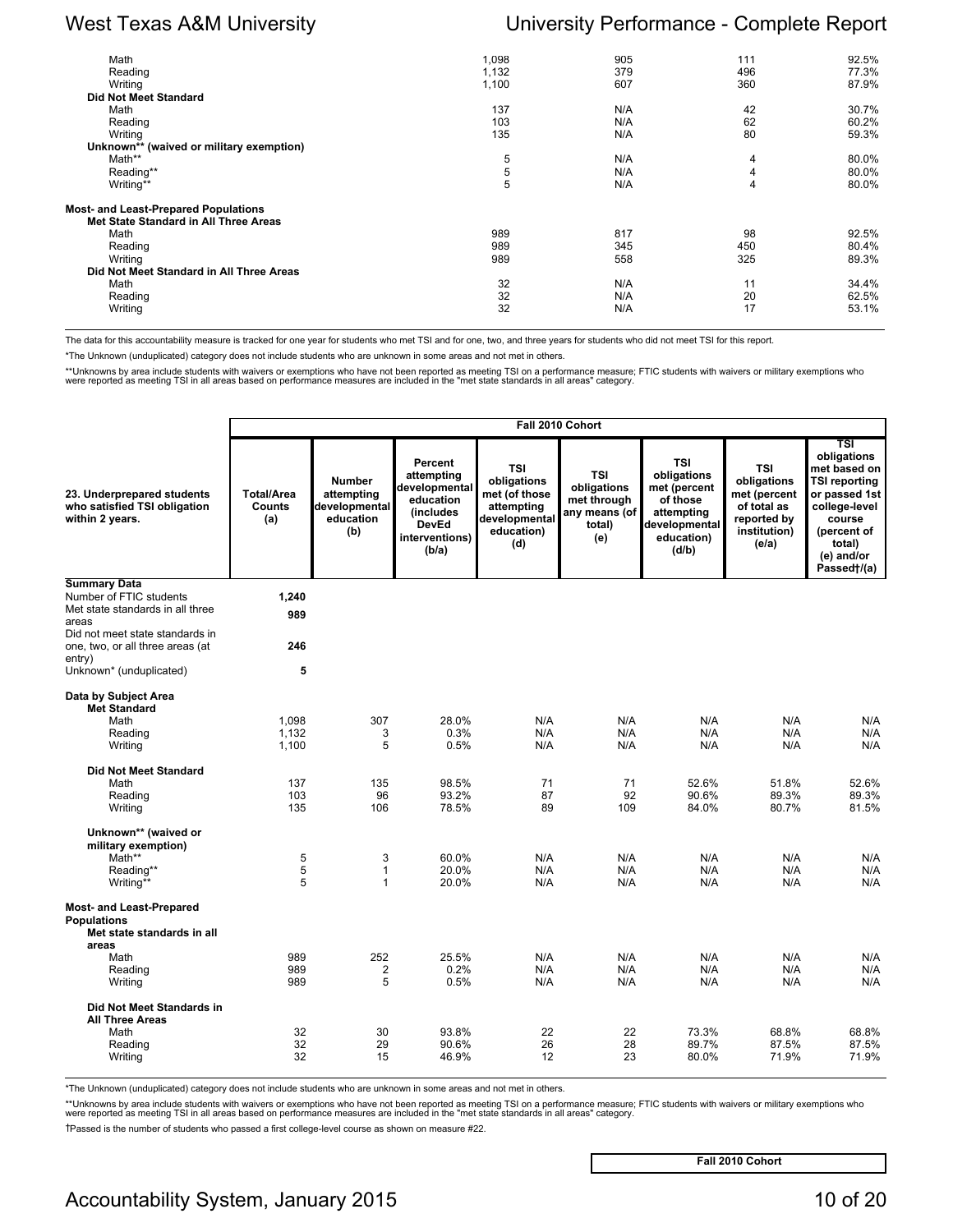| 24. Percent of students who return the following fall.                                                                                             | Total<br>(a)            | Number returning Percent returning<br>(Fall 2011)<br>(b) | (Fall 2011)<br>(b/a)    |
|----------------------------------------------------------------------------------------------------------------------------------------------------|-------------------------|----------------------------------------------------------|-------------------------|
| <b>Summary Data</b><br>Number of FTIC students<br>Met state standards in all areas<br>Did not meet state standards in one, two, or all three areas | 1,240<br>989<br>246     | 976<br>806<br>166                                        | 79<br>81.5%<br>67.5%    |
| Did not meet state standards in all three areas<br>Unknown* (unduplicated)                                                                         | 32<br>5                 | 21<br>4                                                  | 65.6%<br>80.0%          |
| Data by Subject Area<br><b>Met Standard by Area</b><br>Math<br>Reading<br>Writing                                                                  | 1,098<br>1,132<br>1,100 | 884<br>905<br>879                                        | 80.5%<br>79.9%<br>79.9% |
| Did Not Meet Standard by Area<br>Math<br>Reading<br>Writing                                                                                        | 137<br>103<br>135       | 88<br>67<br>93                                           | 64.2%<br>65.0%<br>68.9% |
| Unknown** by Area (waived or military exemption)<br>Math<br>Reading<br>Writing                                                                     | 5<br>5<br>5             | 4<br>4<br>4                                              | 80.0%<br>80.0%<br>80.0% |

\*The Unknown (unduplicated) category does not include students who are unknown in some areas and not met in others.

\*\*Unknowns by area include students with waivers or exemptions who have not been reported as meeting TSI on a performance measure; FTIC students with waivers or military exemptions who<br>were reported as meeting TSI in all a

|                                                                        | <b>FY 2000</b> |          | FY 2013 |           |     | FY 2014  | <b>Point Change</b><br>FY 2000 to<br>FY 2014 |
|------------------------------------------------------------------------|----------------|----------|---------|-----------|-----|----------|----------------------------------------------|
| 25. Graduation of two-year college students                            |                |          |         |           |     |          |                                              |
| 1-29 SCH (before transfer)                                             | 51             | 33.3%    | 62      | (45.3%)   |     | $46.1\%$ | 12.8                                         |
| 30 SCH or more (before transfer)                                       | 173            | $46.6\%$ | 287     | $55.9\%)$ | 288 | 56.8%)   | 10.2                                         |
| Source: CBM001 and CBM009.                                             |                |          |         |           |     |          |                                              |
| 26. Percentage of baccalaureate graduates by SCH completed at two-year |                |          |         |           |     |          |                                              |
| colleges:                                                              |                |          |         |           |     |          |                                              |
| 1-29 SCH (at any time)                                                 |                | 30.7%    |         | 37.6%     |     | 36.7%    | 6.0                                          |
| 30 SCH or more (at any time)                                           |                | 27.5%    |         | 34.3%     |     | 33.3%    | 5.8                                          |
| Source: CBM001 and CBM009.                                             |                |          |         |           |     |          |                                              |

|                                                                                                                                                             | Cohort           | Rate    | Cohort           | Rate  | Cohort           | Rate                                         |
|-------------------------------------------------------------------------------------------------------------------------------------------------------------|------------------|---------|------------------|-------|------------------|----------------------------------------------|
| 27. Graduation Rates                                                                                                                                        |                  |         |                  |       |                  |                                              |
| Master's                                                                                                                                                    | Fall 1995        | 26.9%   | Fall 2008        | 67.5% | Fall 2009        | 64.7%                                        |
| Doctoral                                                                                                                                                    | <b>Fall 1990</b> | N/A     | <b>Fall 2003</b> | 66.7% | <b>Fall 2004</b> | 40.0%                                        |
|                                                                                                                                                             |                  | FY 2010 | FY 2012          |       | FY 2013          | <b>Point Change</b>                          |
|                                                                                                                                                             |                  |         |                  |       |                  | FY 2010 to<br>FY 2013                        |
| Baccalaureate graduate success<br>28. Percent of baccalaureate graduates who are employed or enrolled in a Texas graduate<br>program or professional school |                  | 81.6%   |                  | 80.7% | 82.4%            | 0.8                                          |
|                                                                                                                                                             |                  | FY 2010 | FY 2012          |       | FY 2013          | <b>Point Change</b><br>FY 2010 to<br>FY 2013 |
| <b>Baccalaureate Graduates Employment/Enrollment Status</b>                                                                                                 |                  |         |                  |       |                  |                                              |
| 29. Employed in 4th quarter in which program year ends                                                                                                      |                  | 64.5%   |                  | 63.8% | 65.6%            | 1.1                                          |
| 30. In graduate or professional school in Texas in fall of the next FY                                                                                      |                  | 4.2%    |                  | 5.4%  | 5.5%             | 1.3                                          |
| 31. Employed in Texas and enrolled in a graduate or professional school in Texas                                                                            |                  | 13.0%   |                  | 11.5% | 11.3%            | $-1.7$                                       |

For more detailed information on enrollments and employment of graduates and other leavers, go to: http://txhighereddata.org/reports/performance/ctcasalf/exitcohorts/

|                                                                                                                     | <b>Fall 2000 FTSE/</b> | <b>Fall 2012 FTSE/</b> | <b>Fall 2013 FTSE/</b> |
|---------------------------------------------------------------------------------------------------------------------|------------------------|------------------------|------------------------|
|                                                                                                                     | FY 2001 UG Dearees     | FY 2013 UG Dearees     | FY 2014 UG Degrees     |
| 32. Undergraduate efficiency ratio<br>Ratio of Undergraduate FTSE to Undergraduate<br>Baccalaureate Degrees Awarded | N/A                    | 4.1                    | 4.10                   |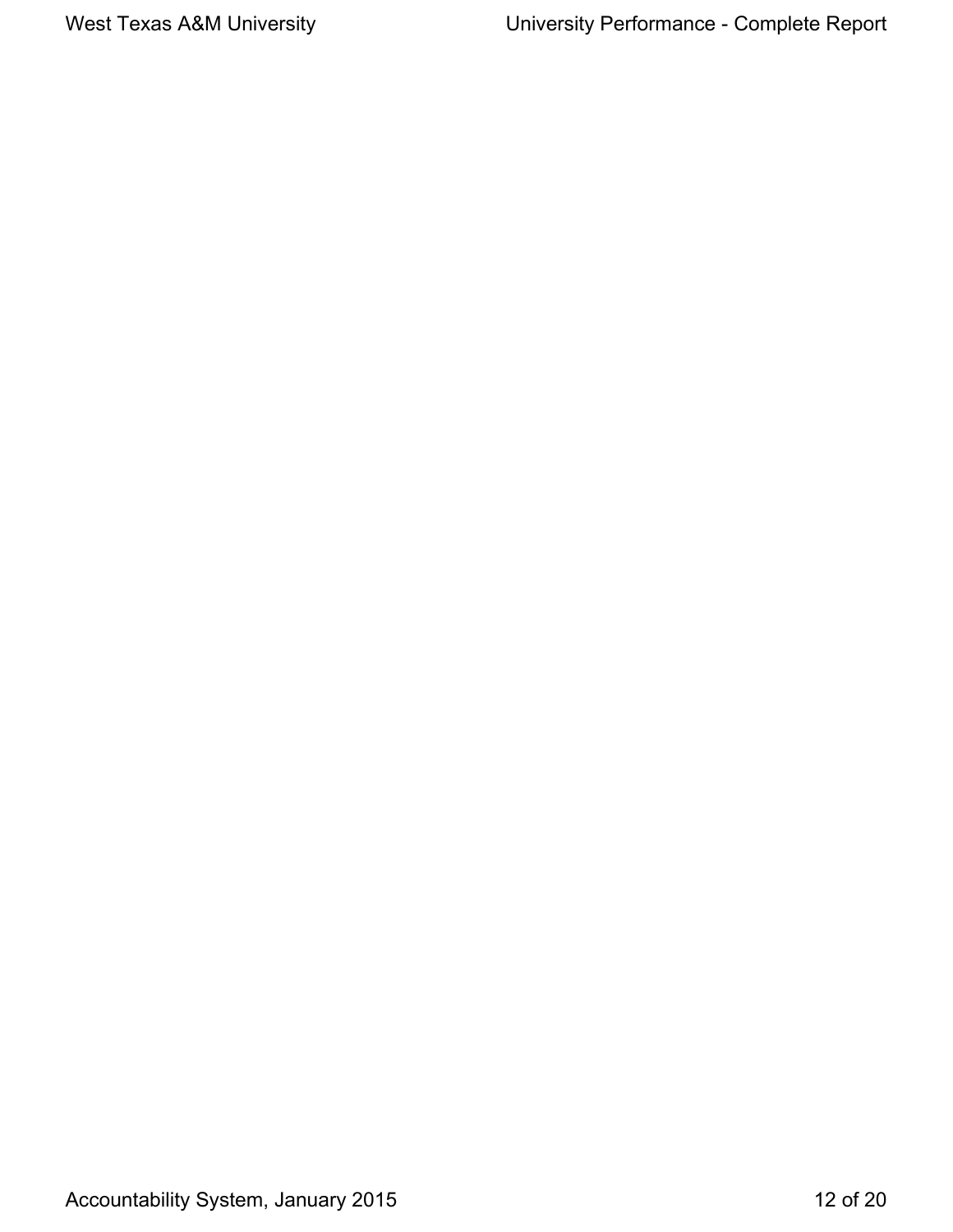|                                                                                                                             | <b>West Texas</b>        | <b>Comprehensive Group</b><br><b>Out-of-State Peers</b>                      |                                                                        |                                                         | <b>Institution's Out-of-State Peers</b>            |                                                               |  |
|-----------------------------------------------------------------------------------------------------------------------------|--------------------------|------------------------------------------------------------------------------|------------------------------------------------------------------------|---------------------------------------------------------|----------------------------------------------------|---------------------------------------------------------------|--|
|                                                                                                                             | A&M<br><b>University</b> | <b>ARKANSAS</b><br><b>STATE</b><br><b>UNIVERSITY -</b><br><b>MAIN CAMPUS</b> | <b>CENTRAL</b><br><b>MISSOURI</b><br><b>STATE</b><br><b>UNIVERSITY</b> | <b>APPALACHIAN</b><br><b>STATE</b><br><b>UNIVERSITY</b> | <b>MURRAY</b><br><b>STATE</b><br><b>UNIVERSITY</b> | <b>TENNESSEE</b><br><b>TECHNOLOGICAL</b><br><b>UNIVERSITY</b> |  |
| Graduation Rate: Four, five, and<br>six-year graduation rates of<br>first-time, full-time degree seeking<br>undergraduates. |                          |                                                                              |                                                                        |                                                         |                                                    |                                                               |  |
| 4-Year Rate                                                                                                                 | 25%                      | 19.0%                                                                        | 30.0%                                                                  | 42.0%                                                   | 29.0%                                              | 22.0%                                                         |  |
| 5-Year Rate                                                                                                                 | 37%                      | 31.0%                                                                        | 50.0%                                                                  | 64.0%                                                   | 48.0%                                              | 44.0%                                                         |  |
| 6-Year Rate                                                                                                                 | 40%                      | 36.0%                                                                        | 54.0%                                                                  | 69.0%                                                   | 53.0%                                              | 51.0%                                                         |  |
| Degrees Awarded: Number of<br>graduates by level, race/ethnicity and<br>gender.                                             |                          |                                                                              |                                                                        |                                                         |                                                    |                                                               |  |
| <b>Total Degrees</b>                                                                                                        | 1,683                    | 3,892                                                                        | 2,575                                                                  | 4,194                                                   | 2,105                                              | 2,164                                                         |  |
| White                                                                                                                       | 1,213                    | 3,008                                                                        | 1,993                                                                  | 3,735                                                   | 1,715                                              | 1,922                                                         |  |
| African American                                                                                                            | 46                       | 476                                                                          | 148                                                                    | 122                                                     | 140                                                | 60                                                            |  |
| Hispanic                                                                                                                    | 292                      | 60                                                                           | 49                                                                     | 117                                                     | 19                                                 | 36                                                            |  |
| Asian                                                                                                                       | 27                       | 24                                                                           | 33                                                                     | 51                                                      | 18                                                 | 22                                                            |  |
| Other                                                                                                                       | 105                      | 324                                                                          | 352                                                                    | 169                                                     | 213                                                | 124                                                           |  |
| Level                                                                                                                       |                          |                                                                              |                                                                        |                                                         |                                                    |                                                               |  |
| Associates                                                                                                                  | N/A                      | 521                                                                          | N/A                                                                    | N/A                                                     | 12                                                 | N/A                                                           |  |
| <b>Bachelors</b>                                                                                                            |                          |                                                                              |                                                                        |                                                         |                                                    |                                                               |  |
| Master's                                                                                                                    | 1,312                    | 1,721                                                                        | 1,857                                                                  | 3,404                                                   | 1,399                                              | 1,840                                                         |  |
|                                                                                                                             | 371                      | 1,600                                                                        | 718                                                                    | 774                                                     | 694                                                | 312                                                           |  |
| Doctor's Research/Scholarship                                                                                               | $\mathbf 0$              | 20                                                                           | N/A                                                                    | 16                                                      | N/A                                                | 12                                                            |  |
| Doctor's Professional Practice                                                                                              | N/A                      | 30                                                                           | N/A                                                                    | N/A                                                     | $\mathbf 0$                                        | N/A                                                           |  |
| Gender                                                                                                                      |                          |                                                                              |                                                                        |                                                         |                                                    |                                                               |  |
| Male                                                                                                                        | 632                      | 1,288                                                                        | 1,070                                                                  | 1,778                                                   | 833                                                | 1,045                                                         |  |
| Female                                                                                                                      | 1,051                    | 2,604                                                                        | 1,505                                                                  | 2,416                                                   | 1,272                                              | 1,119                                                         |  |
| Graduation Rate: Percent of<br>first-time, degree-seeking<br>undergraduates who have graduated<br>after six academic years. |                          |                                                                              |                                                                        |                                                         |                                                    |                                                               |  |
| <b>Total</b>                                                                                                                | 40.0%                    | 37.0%                                                                        | 54.0%                                                                  | 69.0%                                                   | 53.0%                                              | 51.0%                                                         |  |
| White                                                                                                                       | 44.0%                    | 39.0%                                                                        | 58.0%                                                                  | 69.0%                                                   | 54.0%                                              | 51.0%                                                         |  |
| African American                                                                                                            | 30.0%                    | 25.0%                                                                        | 44.0%                                                                  | 53.0%                                                   | 41.0%                                              | 42.0%                                                         |  |
| Hispanic                                                                                                                    | 34.0%                    | 26.0%                                                                        | 32.0%                                                                  | 80.0%                                                   | 33.0%                                              | 46.0%                                                         |  |
| Asian                                                                                                                       | 11.0%                    | 33.0%                                                                        | 58.0%                                                                  | 66.0%                                                   | 55.0%                                              | 54.0%                                                         |  |
| American Indian or Alaska Native                                                                                            | 50.0%                    | 0.0%                                                                         | 50.0%                                                                  | 88.0%                                                   | 44.0%                                              | 71.0%                                                         |  |
| Unknown                                                                                                                     | N/A                      | 38.0%                                                                        | 11.0%                                                                  | 67.0%                                                   | 59.0%                                              | 37.0%                                                         |  |
| Nonresident Alien                                                                                                           | 75.0%                    |                                                                              | 57.0%                                                                  | 57.0%                                                   |                                                    |                                                               |  |
|                                                                                                                             |                          | 67.0%                                                                        |                                                                        |                                                         | 30.0%                                              | 59.0%                                                         |  |
| Graduates in Key Fields: Number<br>of degrees awarded in specific fields<br>by level.                                       |                          |                                                                              |                                                                        |                                                         |                                                    |                                                               |  |
| <b>Computer Science</b>                                                                                                     | 4                        | 52                                                                           | 144                                                                    | 38                                                      | 64                                                 | 41                                                            |  |
| Engineering                                                                                                                 | 33                       | 111                                                                          | 200                                                                    | 80                                                      | 155                                                | 316                                                           |  |
| Math                                                                                                                        | 13                       | 17                                                                           | 12                                                                     | 16                                                      | 17                                                 | 17                                                            |  |
| <b>Physical Science</b>                                                                                                     | 29                       | 36                                                                           | 13                                                                     | 68                                                      | 38                                                 | 60                                                            |  |
| <b>Nursing and Allied-Health</b><br>Graduates: Number of degrees<br>awarded in nursing/allied-health by<br>level.           |                          |                                                                              |                                                                        |                                                         |                                                    |                                                               |  |
| <b>Total Degrees</b>                                                                                                        | 168                      | 559                                                                          | 254                                                                    | 238                                                     | 262                                                | 114                                                           |  |
| Certificate                                                                                                                 | 0                        | 5                                                                            | 0                                                                      | 0                                                       | 0                                                  | $\mathbf{1}$                                                  |  |
| Associates                                                                                                                  | $\mathbf 0$              | 177                                                                          | 0                                                                      | 0                                                       | 0                                                  | 0                                                             |  |
| <b>Bachelors</b>                                                                                                            | 120                      | 222                                                                          | 174                                                                    | 179                                                     | 211                                                | 99                                                            |  |
| Master's                                                                                                                    | 45                       | 120                                                                          | 80                                                                     | 59                                                      | 51                                                 | 14                                                            |  |
| Doctor's Research/Scholarship                                                                                               | $\mathbf 0$              | 0                                                                            | 0                                                                      | 0                                                       | 0                                                  | 0                                                             |  |
|                                                                                                                             |                          |                                                                              |                                                                        |                                                         |                                                    |                                                               |  |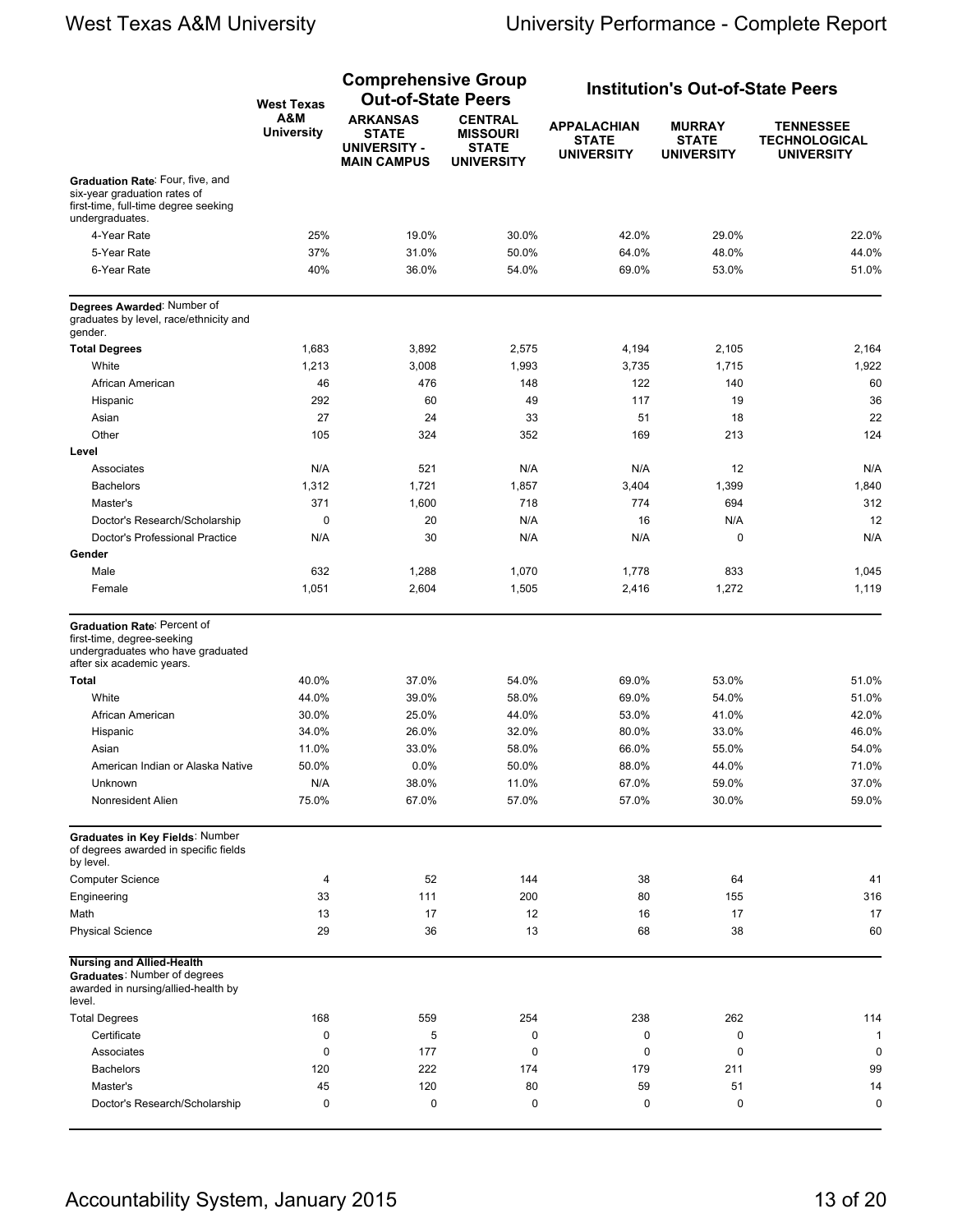### **Graduates Detail (FY 2014 )- West Texas A&M University**

**Success**

By 2015, increase by 50 percent the number of degrees, certificates, and other identifiable student successes from high quality programs.

### **By Level, Race/Ethnicity:**

| <b>Race/Ethnicity</b> |                 |     | Doctor's<br>Scholarship | Doctor's<br> Associate's Bachelor's Master's  Research/  Professional  Total<br><b>Practice</b> |                |
|-----------------------|-----------------|-----|-------------------------|-------------------------------------------------------------------------------------------------|----------------|
| White                 | 1.039           | 278 |                         |                                                                                                 | .320           |
| African American      | 57              |     |                         |                                                                                                 | 68             |
| <b>Hispanic</b>       | 293             | 63  |                         |                                                                                                 | 356            |
| Asian                 | 10 <sub>1</sub> |     |                         |                                                                                                 | 16             |
| International         |                 |     |                         |                                                                                                 | $\overline{0}$ |
| Other                 | 54              | 32  |                         |                                                                                                 | 87             |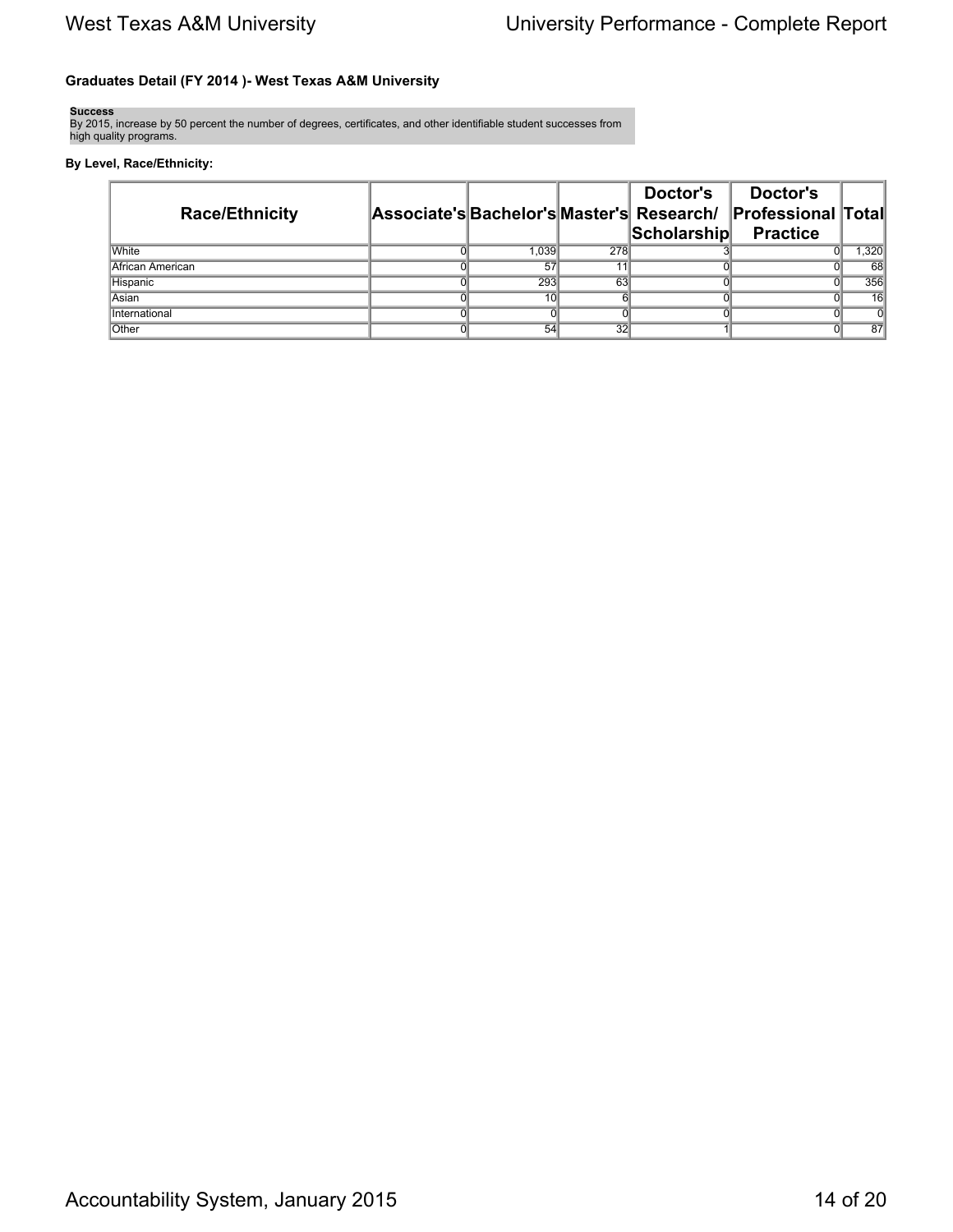### **Excellence - Key Measures**

|                                                              | <b>Faculty Teaching</b> |                  |                  |                  |                                                         |  |  |  |
|--------------------------------------------------------------|-------------------------|------------------|------------------|------------------|---------------------------------------------------------|--|--|--|
|                                                              |                         | <b>Fall 2000</b> | <b>Fall 2012</b> | <b>Fall 2013</b> | Point Change<br><b>Fall 2000 to</b><br><b>Fall 2013</b> |  |  |  |
| 33. Tenured/tenure-track faculty teaching lower-division SCH |                         | 52.9%            | 49.0%            | 46.2%            | $-6.7$                                                  |  |  |  |
| <b>Student/Faculty Ratio</b>                                 |                         |                  |                  |                  |                                                         |  |  |  |

| 34. Full-time student equivalents (FTSE) divided by full-time equivalent (FTE) faculty. |                  |                      |                  |       |     |                  |                                                   |     |                            |                           |  |
|-----------------------------------------------------------------------------------------|------------------|----------------------|------------------|-------|-----|------------------|---------------------------------------------------|-----|----------------------------|---------------------------|--|
|                                                                                         | <b>Fall 2000</b> |                      | <b>Fall 2012</b> |       |     | <b>Fall 2013</b> |                                                   |     | ℅<br><b>Change</b><br>Fall |                           |  |
|                                                                                         |                  | <b>FTSE I FTFE I</b> |                  |       |     |                  | Ratio I FTSE I FTFE I Ratio I FTSE I FTFE I Ratio |     |                            | l 2000 to<br>Fall<br>2013 |  |
| <b>FTSE/FTFE Ratio</b>                                                                  | 5,218            | 241                  | 22:              | 6,323 | 300 | 21:1             | 6.706                                             | 311 | 22:7                       | $-0.0\%$                  |  |

### **State and National Exams Success**

| 35. Certification and licensure rates |                |         |         |                                              |
|---------------------------------------|----------------|---------|---------|----------------------------------------------|
|                                       | <b>FY 2000</b> | FY 2013 | FY 2014 | <b>Point Change</b><br>FY 2011 to<br>FY 2014 |
| Law                                   | N/A            | N/A     | N/A     | N/A                                          |
| Pharmacy                              | N/A            | N/A     | N/A     | N/A                                          |
| Nursing                               | 96.4%          | 97.3%   | 98.0%   | 0.0                                          |
| Engineering                           | N/A            | N/A     | 90.0%   | N/A                                          |

### **Tenured/Tenure-Track FTE Faculty**

|                                                                  | Fall 2000 | Fall 2012 | Fall 2013 | <b>Point Change</b><br><b>Fall 2000 to</b><br>Fall 2013 |
|------------------------------------------------------------------|-----------|-----------|-----------|---------------------------------------------------------|
| 36. Percent of FTE teaching faculty who are tenured/tenure-track | 60.1%     | 61.7%     | 55.9%     |                                                         |

### **Quality Enhancement Plan**

### **37. Quality Enhancement Plan, Including Reaffirmation Year**

West Texas A&M University has dedicated itself to enriching the complete student through a cohesive, thoughtful, and challenging Quality Enhancement Plan (QEP) plan to engage the first year student. The QEP focuses on developing and implementing a program of initiatives for first year students that:

- Enhance collaborative learning • Enrich educational experiences
- Establish climate for interdisciplinary exchange
- Cultivate leadership skills
- Develop community partnerships
- 
- For more information about these programs and to read the QEP plan, please navigate to the following website:
- http://www.wtamu.edu/quality/wtamuqep.pdf

### **Excellent Programs**

### **38. Excellent Programs**

### **Highlighted Excellent Programs 1**

The College of Business is committed to its vision of achieving recognition as an integral part of the Texas Panhandle's social and economic foundation. A major step toward achieving that goal came with AACSB Accreditation conferred in August 2012. Student highlights include 17 consecutive regional championships for the Students in Free Enterprise team and a student-managed investment fund that has increased asset value from \$100,000 initial contribution to over \$620,000 in portfolio value and over \$100,000 in scholarship support. Faculty highlights include research publications in Tier One journals and numerous named professorships.

### **Highlighted Excellent Programs 2**

The Department of Agricultural Sciences has distinguished itself in teaching, research and service over the past 15 years. Student enrollment has increased by nearly 50%, with graduate enrollment doubling to over 75 students. Special item funding established research programs in areas important to the Panhandle, including the Dryland Agriculture Institute, the Equine Industry and Business program and the Environmental Agriculture program. These programs have been key in greatly increasing research expenditures in the department. The department also houses the university's only doctoral program

### **Excellence - Contextual Measures**

|                                                                                         | <b>Fall 2000</b> | <b>Fall 2012</b> | <b>Fall 2013</b> | <b>Point Change</b><br><b>Fall 2000 to</b><br><b>Fall 2013</b> |
|-----------------------------------------------------------------------------------------|------------------|------------------|------------------|----------------------------------------------------------------|
| 39. FTE tenured/tenure-track faculty demographics<br><b>Ethnicity</b><br>Total<br>White | 60.1%<br>60.4%   | 61.7%<br>61.0%   | 55.9%*<br>56.6%  | $-4.2$<br>$-3.8$                                               |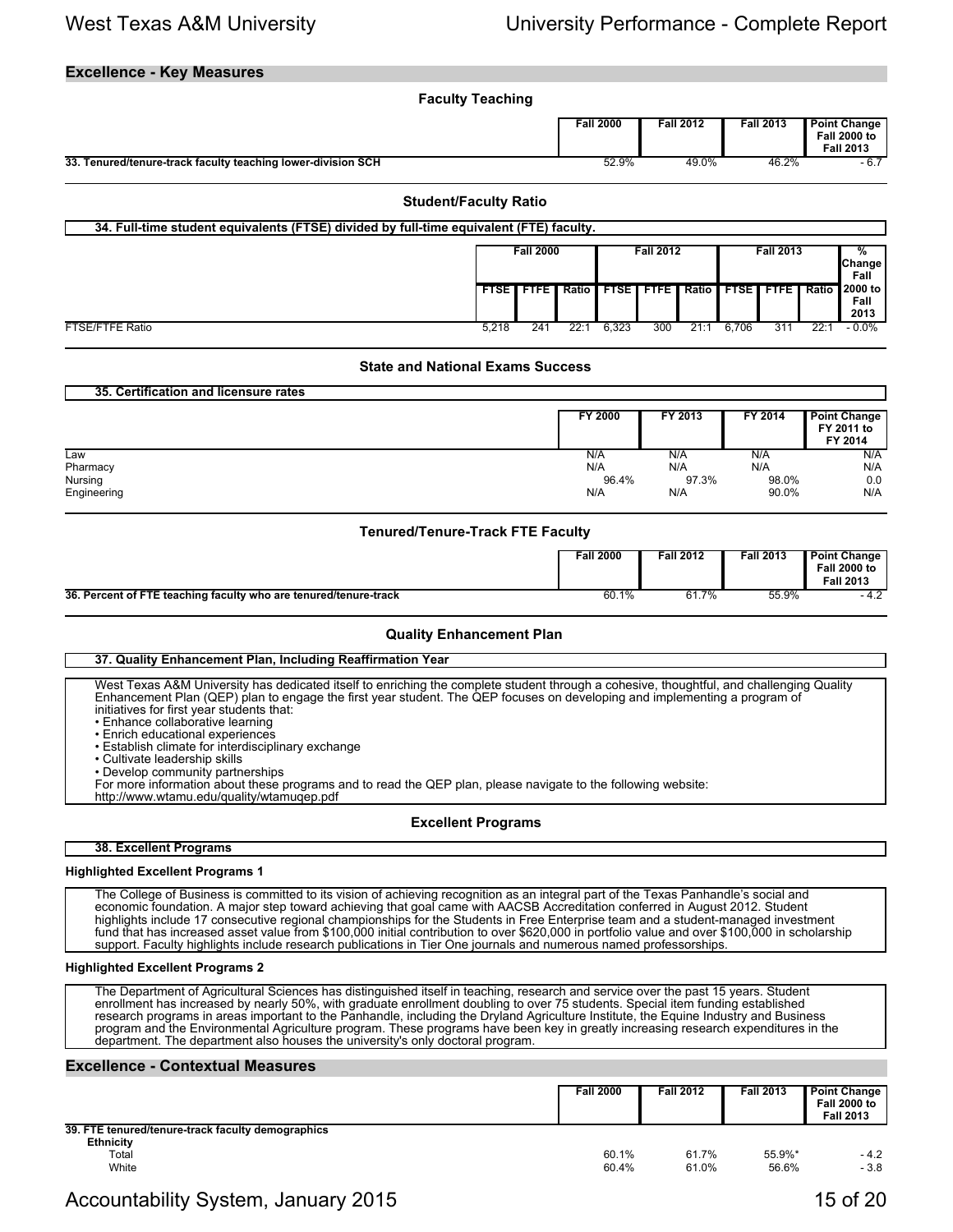| African American                                                                                                                                                    | 26.0% | 76.9%   | 66.7%   | 40.7    |
|---------------------------------------------------------------------------------------------------------------------------------------------------------------------|-------|---------|---------|---------|
| Hispanic                                                                                                                                                            | 21.2% | 26.3%   | 20.7%   | $-0.5$  |
| Asian                                                                                                                                                               | 78.5% | 92.0%   | 90.3%   | 11.8    |
| International                                                                                                                                                       | N/A   | $0.0\%$ | $0.0\%$ | N/A     |
| Other                                                                                                                                                               | 96.2% | 59.7%   | 30.2%   | $-66.0$ |
| Gender                                                                                                                                                              |       |         |         |         |
| Male                                                                                                                                                                | 75.4% | 72.7%   | 66.6%   | $-8.8$  |
| Female                                                                                                                                                              | 39.8% | 48.2%   | 43.0%   | 3.2     |
| disponie foculty members, except interpational opes, are counted as Hispanic. Eaculty who are "Multi Pacial one of which is African American" are included with the |       |         |         |         |

\*Hispanic faculty members, except international ones, are counted as Hispanic. Faculty who are "Multi-Racial one of which is African American" are included with the African American faculty. Asian includes Asian, Hawaiian, and Pacific Islanders. "Other" includes American Indian, Alaskan Native, Unknown, and two or more races, excluding African American. International faculty are shown as a separate category.

### **Faculty Rank**

|                              | Teaching<br><b>Assistants</b> | <b>Other Faculty</b> | Instructor | <b>Assistant</b><br>Professor | <b>Associate</b><br>Professor | <b>Professor</b> |
|------------------------------|-------------------------------|----------------------|------------|-------------------------------|-------------------------------|------------------|
| 40. Faculty Rank (Fall 2013) |                               |                      |            |                               |                               |                  |
| <b>Faculty Ethnicity</b>     |                               |                      |            |                               |                               |                  |
| Total*                       | 10                            | 215                  |            | 68                            | 55                            | 59               |
| White                        |                               | 184                  |            | 55                            | 51                            | 53               |
| African American             |                               |                      |            |                               |                               |                  |
| Hispanic                     |                               | 18                   |            |                               |                               |                  |
| Asian                        |                               |                      |            |                               |                               |                  |
| International                |                               |                      |            |                               |                               |                  |
| Other                        |                               |                      |            |                               |                               |                  |
| <b>Faculty Gender</b>        |                               |                      |            |                               |                               |                  |
| Male                         |                               | 97                   |            | 42                            | 34                            | 43               |
| Female                       |                               | 118                  |            | 26                            | 21                            | 16               |

\*Hispanic faculty members, except international ones, are counted as Hispanic. Faculty who are "Multi-Racial one of which is African American" are included with the African American faculty. Asian includes Asian, Hawaiian, and Pacific Islanders. "Other" includes American Indian, Alaskan Native, Unknown, and two or more races, excluding African American. International faculty are shown as a separate category.

### **Faculty Salary by Rank**

|                                | FY 2002  | FY 2013  | FY 2014  | % Change<br>FY 2002 to<br>FY 2014 | <b>National</b><br>Average<br>(FY 2014) | % National<br>Average |
|--------------------------------|----------|----------|----------|-----------------------------------|-----------------------------------------|-----------------------|
| 41. Faculty Salary Comparisons |          |          |          |                                   |                                         |                       |
| Professor                      | \$63,213 | \$84.231 | \$88.494 | 40.0%                             | \$112.199                               | 79%                   |
| Associate Professor            | \$52,050 | \$65.634 | \$68,808 | 32.2%                             | \$79.575                                | 86%                   |
| Assistant Professor            | \$45,277 | \$63,053 | \$63.925 | 41.2%                             | \$68,318                                | 94%                   |
| Instructor                     |          | \$0      | \$0      | N/A                               | \$47.289                                | $0\%$                 |

|                                               | <b>Fall 2000</b> | <b>Fall 2013</b> | <b>Fall 2014</b> | %/Point<br>Change<br><b>Fall 2000 to</b><br><b>Fall 2014</b> |
|-----------------------------------------------|------------------|------------------|------------------|--------------------------------------------------------------|
| 42. Endowed Professorships and Chairs         |                  |                  |                  | N/A                                                          |
| Percent unfilled                              | 100.0%           | N/A              | N/A              | N/A                                                          |
| Percent of total tenured/tenure-track faculty | 0.5%             | N/A              | N/A              | N/A                                                          |

| 43. Nobel Prize Winners and National Academies |         |         |         |                                   |
|------------------------------------------------|---------|---------|---------|-----------------------------------|
|                                                | FY 2012 | FY 2013 | FY 2014 | % Change<br>FY 2012 to<br>FY 2014 |
|                                                |         |         |         |                                   |
|                                                |         |         |         |                                   |

| 44. Other Faculty Awards |         |                        |         |                                   |
|--------------------------|---------|------------------------|---------|-----------------------------------|
|                          | FY 2012 | $^{\prime}$ 2013<br>cν | FY 2014 | % Change FY<br>2012 to FY<br>2014 |
|                          |         |                        |         |                                   |

|                                                                                                                          | <b>West Texas</b>        | <b>Comprehensive Group</b><br><b>Out-of-State Peers</b>               |                                                                        | <b>Institution's Out-of-State Peers</b>                 |                                                    |                                                               |  |
|--------------------------------------------------------------------------------------------------------------------------|--------------------------|-----------------------------------------------------------------------|------------------------------------------------------------------------|---------------------------------------------------------|----------------------------------------------------|---------------------------------------------------------------|--|
|                                                                                                                          | A&M<br><b>University</b> | <b>ARKANSAS</b><br><b>STATE</b><br>UNIVERSITY -<br><b>MAIN CAMPUS</b> | <b>CENTRAL</b><br><b>MISSOURI</b><br><b>STATE</b><br><b>UNIVERSITY</b> | <b>APPALACHIAN</b><br><b>STATE</b><br><b>UNIVERSITY</b> | <b>MURRAY</b><br><b>STATE</b><br><b>UNIVERSITY</b> | <b>TENNESSEE</b><br><b>TECHNOLOGICAL</b><br><b>UNIVERSITY</b> |  |
| <b>Tenure/Tenure-Track Faculty</b><br>Percentage of all full-time<br>faculty members who are<br>tenured or tenure-track. |                          |                                                                       |                                                                        |                                                         |                                                    |                                                               |  |
| Percent of<br>Tenured/Tenure-Track faculty                                                                               | 64%                      | 68%                                                                   | 72%                                                                    | 77%                                                     | 78%                                                | 85%                                                           |  |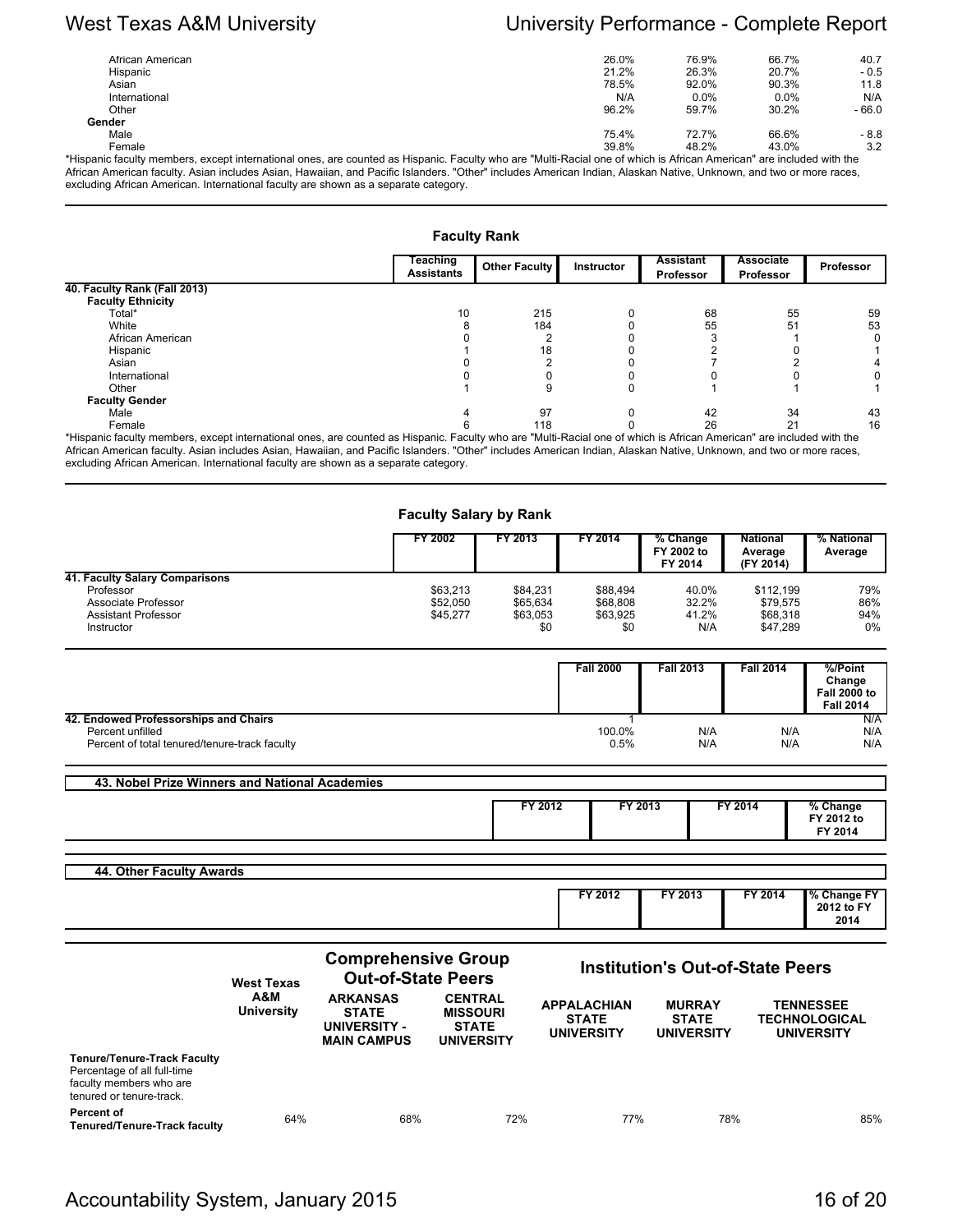### **Research - Key Measures**



|                                                                                     | FY 2001 | FY 2013 | FY 2014 | % Change<br>FY 2001 to<br>FY 2014 |
|-------------------------------------------------------------------------------------|---------|---------|---------|-----------------------------------|
| 48. Research Expenditures by Source (\$ Millions)                                   | \$4.745 | \$5.159 | \$5.026 | $5.9\%$                           |
| Federal                                                                             | \$2,900 | \$1.343 | \$1.551 | - 46.5%                           |
| State                                                                               | \$1.623 | \$3.227 | \$3.095 | 90.7%                             |
| Private                                                                             | \$0.221 | \$0.589 | \$0.349 | 57.9%                             |
| Institutional                                                                       | \$0.000 | \$0.000 | \$0.031 | N/A                               |
| Restricted Research Expenditures (amount shown is a subset of the categories above) | \$2.226 | \$2.173 | \$2.058 | - 7.6%                            |

For information on restricted research expenditures, go to<http://www.thecb.state.tx.us/RDF>

|                                                                            | <b>FY 2008</b> | FY 2012     | FY 2013    | FY 2014    | % Change<br>FY 2008 to<br>FY 2014 |
|----------------------------------------------------------------------------|----------------|-------------|------------|------------|-----------------------------------|
| 49. Faculty holding extramural research grants<br><b>Number</b><br>Percent | 36<br>19.4%    | 40<br>20.6% | N/A<br>N/A | N/A<br>N/A | N/A<br>N/A                        |

|                                                                                                               | FY 2001 | FY 2012 | FY 2013 | FY 2014    | % Change<br>FY 2001 to<br>FY 2014 |
|---------------------------------------------------------------------------------------------------------------|---------|---------|---------|------------|-----------------------------------|
| <b>Patents</b><br>50. Number of new U.S. patents issued or reissued.<br>51. Number of new patent applications |         |         |         | N/A<br>N/A | N/A<br>N/A                        |

**West Texas A&M**

**Comprehensive Group**

**Out-of-State Peers Institution's Out-of-State Peers**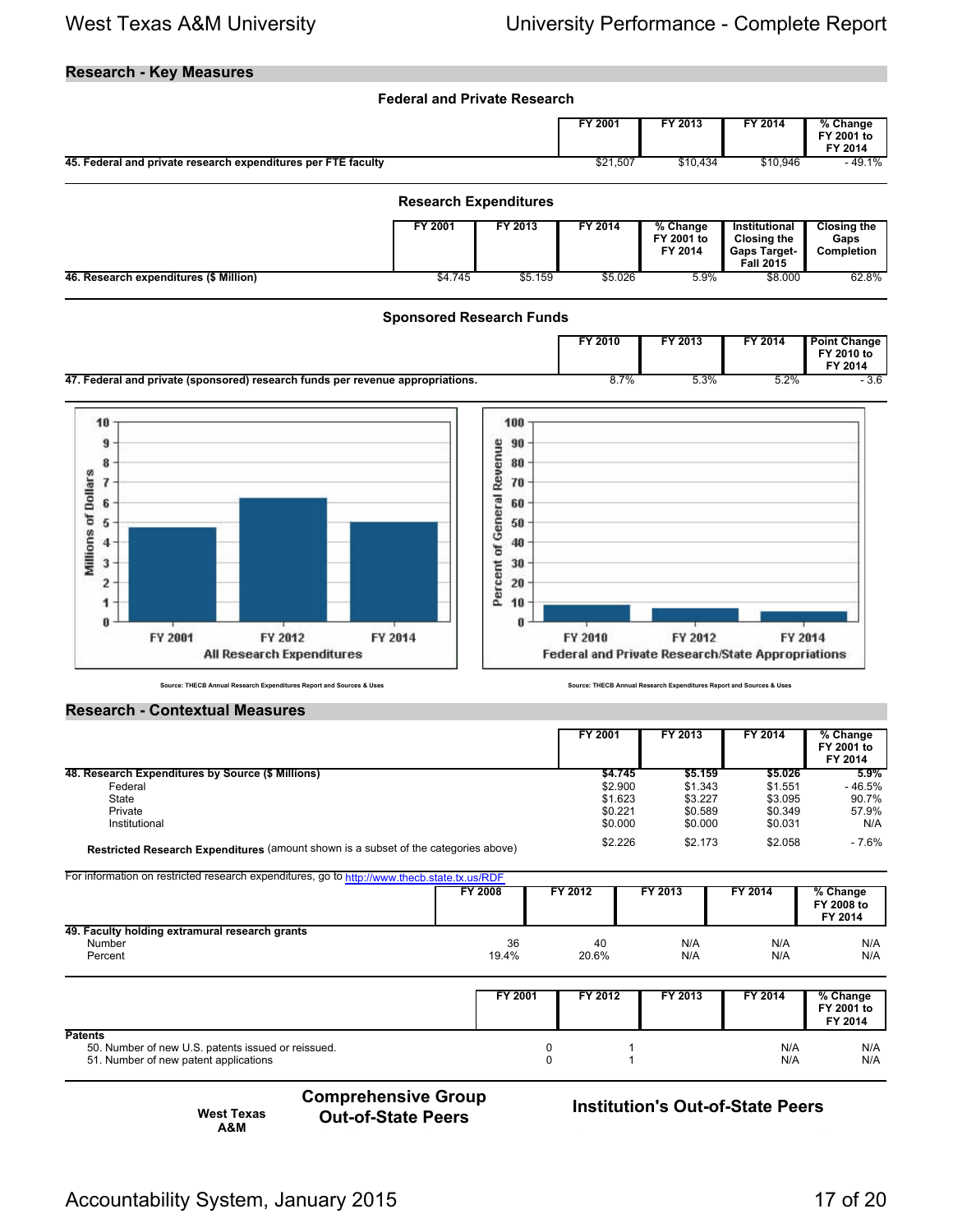# West Texas A&M University **National Mest Texas A&M University Complete Report**

|                                                                                       | <b>University</b> | <b>ARKANSAS STATE</b><br>UNIVERSITY -<br><b>MAIN CAMPUS</b> | <b>CENTRAL</b><br><b>MISSOURI STATE</b><br><b>UNIVERSITY</b> | <b>APPALACHIAN</b><br><b>STATE</b><br><b>UNIVERSITY</b> | <b>MURRAY</b><br><b>STATE</b><br><b>UNIVERSITY</b> | <b>TENNESSEE</b><br><b>TECHNOLOGICAL</b><br><b>UNIVERSITY</b> |
|---------------------------------------------------------------------------------------|-------------------|-------------------------------------------------------------|--------------------------------------------------------------|---------------------------------------------------------|----------------------------------------------------|---------------------------------------------------------------|
| Research<br><b>Expenditures</b><br>Current year research<br>expenditures.             |                   |                                                             |                                                              |                                                         |                                                    |                                                               |
| <b>Research</b><br><b>Expenditures</b>                                                | \$5,991,582       | \$13,146,082                                                | \$542,330                                                    | \$3,110,074                                             | \$1,928,190                                        | \$9,588,291                                                   |
| <b>Research Funds</b><br>Amount of sponsored<br>(external/federal)<br>research funds. |                   |                                                             |                                                              |                                                         |                                                    |                                                               |
| <b>Federal Research</b><br><b>Funds</b>                                               | \$3,571,996       | \$10,249,334                                                | \$836,186                                                    | \$-                                                     | \$4,847,457                                        | \$7,386,008                                                   |
| Source: IPEDS Fall 2013                                                               |                   |                                                             |                                                              |                                                         |                                                    |                                                               |

Accountability System, January 2015 18 of 20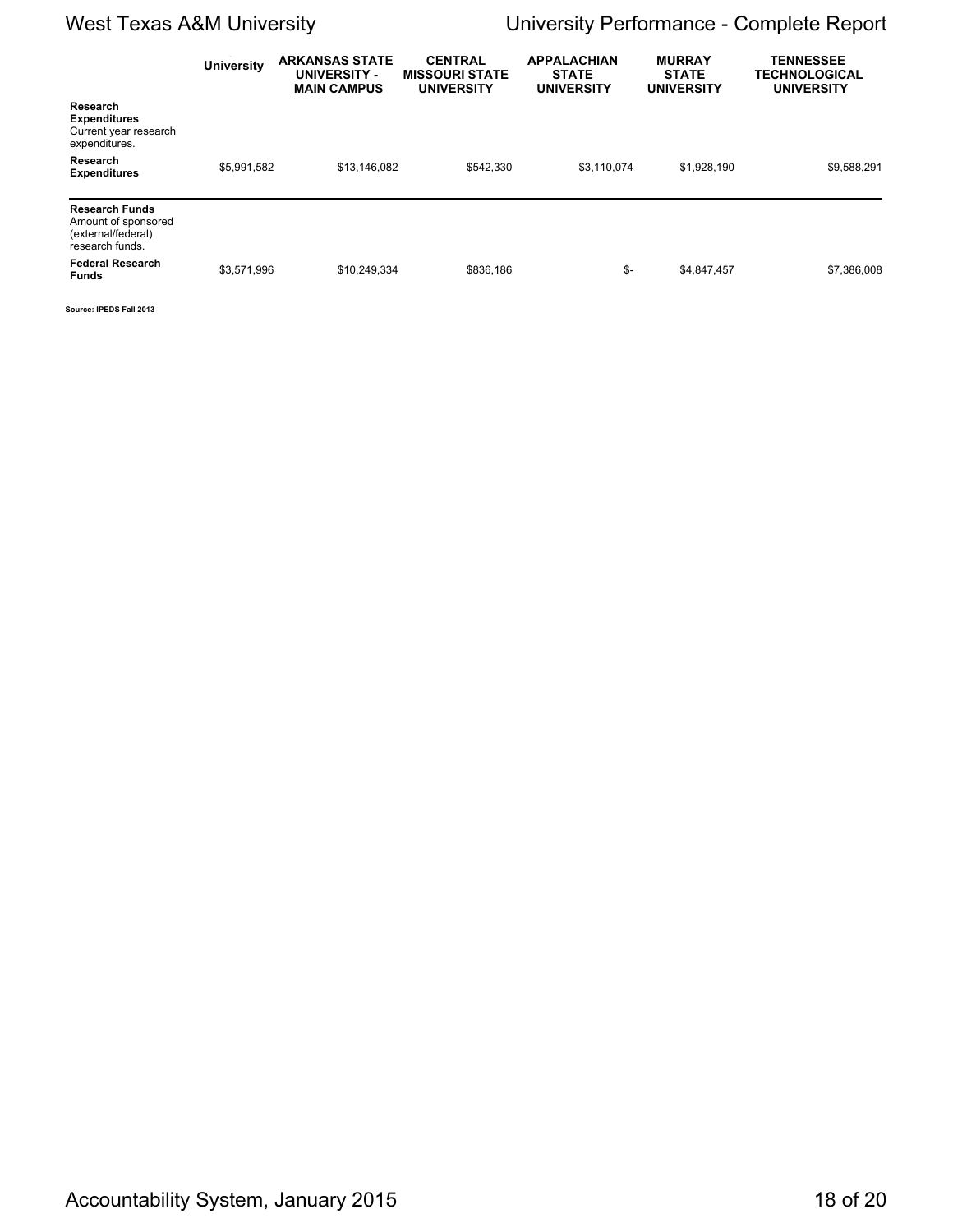| <b>Institutional Efficiency and Effectiveness - Key Measures</b>                                                                                            |                         |                           |                          |                                                   |
|-------------------------------------------------------------------------------------------------------------------------------------------------------------|-------------------------|---------------------------|--------------------------|---------------------------------------------------|
| <b>Administrative Cost</b>                                                                                                                                  |                         |                           |                          |                                                   |
|                                                                                                                                                             | <b>FY 2000</b>          | FY 2013                   | FY 2014                  | Point Change<br>FY 2000 to<br>FY 2014             |
| 52. Administrative costs as a percent of operating budget                                                                                                   | 8.1%                    | 11.2%                     | 11.2%                    | 3.1                                               |
| <b>Space Usage Efficiency (SUE)</b>                                                                                                                         |                         |                           |                          |                                                   |
| 53. Space usage efficiency measure of the effectiveness and efficiency of existing teaching space utilization. Classroom and lab                            |                         |                           |                          |                                                   |
| passing score is 75 and overall passing score is 150.                                                                                                       |                         |                           |                          |                                                   |
| Classroom space use efficiency                                                                                                                              |                         |                           | <b>Fall 2013</b><br>41   | <b>Fall 2014</b><br>41                            |
| Lab space use efficiency<br>Overall space use efficiency                                                                                                    |                         |                           | 49<br>90                 | 49<br>90                                          |
| <b>Appropriated Funds per FTE Faculty</b>                                                                                                                   |                         |                           |                          |                                                   |
| 54. State appropriations divided by full-time equivalent students and annual full-time equivalent teaching faculty.                                         |                         |                           |                          |                                                   |
|                                                                                                                                                             | FY 2001                 | FY 2013                   | FY 2014                  | % Change<br>FY 2001 to<br>FY 2014                 |
| Appropriated funds per FTE student<br>Appropriated funds per FTE faculty                                                                                    | \$5,768<br>\$64,081     | \$5,424<br>\$60,853       | \$5,180<br>\$59,326      | $-10.2%$<br>$-7.4%$                               |
| <b>Historically Underutilized Business (HUB)</b>                                                                                                            |                         |                           |                          |                                                   |
|                                                                                                                                                             | <b>FY 2000</b>          | FY 2013                   | FY 2014                  | %/Point<br>Change<br>FY 2000 to<br>FY 2014        |
| 55. HUB Expenditures without construction (Millions)                                                                                                        | \$0.575                 | \$1.632                   | \$0.821                  | 42.7%                                             |
| Percent of total expenditures<br><b>HUB Expenditures with construction (Millions)</b><br>Percent of total expenditures                                      | 4.4%<br>\$1.086<br>8.2% | 10.4%<br>\$3.060<br>19.4% | 5.2%<br>\$2.746<br>17.5% | 0.8<br>152.9%<br>9.3                              |
| <b>Operating Expenses per FTE Student</b>                                                                                                                   |                         |                           |                          |                                                   |
|                                                                                                                                                             | FY 2001                 | FY 2013                   | FY 2014                  | % Change<br>FY 2001 to<br>FY 2014                 |
| 56. Operating expenses per FTE student                                                                                                                      | \$10,665                | \$12,506                  | \$12,856                 | 20.5%                                             |
| Total Revenue per FTE Student and FTE teaching Faculty                                                                                                      |                         |                           |                          |                                                   |
|                                                                                                                                                             | FY 2000                 | FY 2013                   | FY 2014                  | % Change<br>FY 2000 to<br>FY 2014                 |
| 57. Total revenue<br>Per FTE student<br>Per FTE faculty                                                                                                     | \$10,355<br>\$115,174   | \$15,618<br>\$175,231     | \$14,587<br>\$167,069    | 40.9%<br>45.1%                                    |
| <b>Institutional Efficiency and Effectiveness - Contextual Measures</b>                                                                                     |                         |                           |                          |                                                   |
|                                                                                                                                                             | <b>Fall 2000</b>        | <b>Fall 2013</b>          | <b>Fall 2014</b>         | %/Point                                           |
| <b>Class Size</b>                                                                                                                                           |                         |                           |                          | Change<br><b>Fall 2000 to</b><br><b>Fall 2014</b> |
| 58. Average class size                                                                                                                                      | 32                      | 31                        | 31                       | $-3.1%$                                           |
| Median class size<br>59. Percentage of undergraduate classes with less than 20 students<br>60. Percentage of undergraduate classes with 50 students or more | 26<br>29.7%<br>10.0%    | 26<br>29.5%<br>9.8%       | 25<br>28.5%<br>9.8%      | $-3.8%$<br>- 1.2<br>$-0.2$                        |
|                                                                                                                                                             | FY 2000                 | FY 2014                   | FY 2015                  | % Change<br>FY 2000 to<br>FY 2015                 |
| 61. Average cost of resident undergraduate tuition and fees for 30 SCH.                                                                                     | \$2,413                 | \$6,969                   | \$7,361                  | 205.1%                                            |
|                                                                                                                                                             | <b>Fall 2000</b>        | <b>Fall 2013</b>          | <b>Fall 2014</b>         | % Change<br><b>Fall 2000 to</b>                   |

|                               |       |       |       | <b>Fall 2014</b> |
|-------------------------------|-------|-------|-------|------------------|
| 62. E&G Square footage        |       |       |       |                  |
| E&G classroom per FTE student | 21.44 | 18.01 | 16.44 | - 23.3%          |
| E&G lab per FTE student       | 11.92 | 6.94  | 6.86  | - 42.4%          |